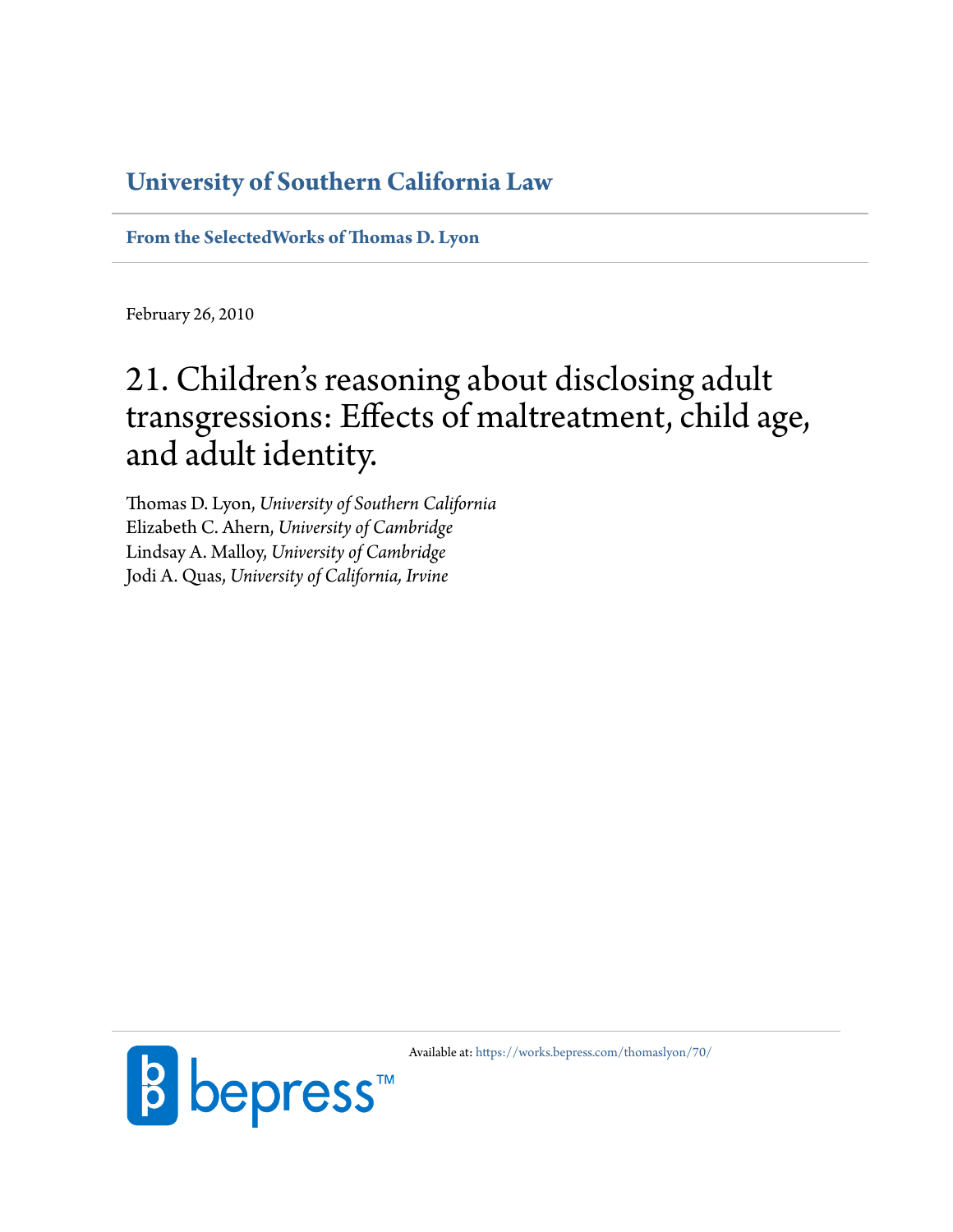Child Development, November/December 2010, Volume 81, Number 6, Pages 1714–1728

### Children's Reasoning About Disclosing Adult Transgressions: Effects of Maltreatment, Child Age, and Adult Identity

Thomas D. Lyon and Elizabeth C. Ahern University of Southern California Lindsay C. Malloy University of Cambridge

Jodi A. Quas University of California, Irvine

A total of two hundred ninety-nine 4- to 9-year-old maltreated and nonmaltreated children of comparable socioeconomic status and ethnicity judged whether children should or would disclose unspecified transgressions of adults (instigators) to other adults (recipients) in scenarios varying the identity of the instigator (stranger or parent), the identity of the recipient (parent, police, or teacher), and the severity of the transgression (''something really bad'' or ''something just a little bad''). Children endorsed more disclosure against stranger than parent instigators and less disclosure to teacher than parent and police recipients. The youngest maltreated children endorsed less disclosure than nonmaltreated children, but the opposite was true among the oldest children. Older maltreated children distinguished less than nonmaltreated children between parents and other types of instigators and recipients.

What happens when children witness adult transgressions? Do children believe that transgressions should be disclosed or do they believe that the acts should be kept secret? Are children's attitudes affected by adverse familial experiences? Do children's beliefs vary across age, different transgressor identities, types of transgressions, and the person to whom the transgression is reported? Although these questions are of considerable theoretical and practical interest, there is virtually no research examining the development of attitudes regarding disclosure of adult transgressions. This study examined those attitudes among 4- to 9-year-old maltreated children and nonmaltreated children of comparable socioeconomic status and ethnicity.

Several lines of research are relevant to understanding children's emerging attitudes about disclosing adult transgressions: (a) children's disclosure of maltreatment and the effects of maltreatment on children's attitudes; (b) children's attitudes about disclosing the transgressions of others, typically peers; (c) children's attitudes about lying and children's honest and dishonest behavior; and d) children's attitudes about authority and the validity of authoritative demands. Each is discussed in turn. To facilitate comparisons across studies, we refer to persons who commit misdeeds and may encourage transgression secrecy as instigators, and those to whom the child might disclose transgressions as recipients.

#### Disclosure of Childhood Maltreatment

A real-world example of childhood disclosure of adult transgressions concerns the disclosure of child abuse, and a small but important body of

Portions of this research were presented at the American Psychology-Law Society, Jacksonville, FL, 2008, and the third annual meeting of the Conference on Empirical Legal Studies, Ithaca, NY, 2008. Vera Chelyapov, Megan Donahue, Hilary Feybush, Laura Hinojosa, Ektha Aggarwal, Deanna Cano, Jennie King, Kathryne Krueger, Irma Escobar, Bruce John, Emily Kerr, Crystal Lara, Leah Manchester, Cindy Mekari, Deborah Ogbonna, Shadie Parivar, Megan Sim, and LeighAnn Smith assisted in data collection and coding. We are grateful for the support of the Presiding Judge of the Los Angeles County Juvenile Court, the Los Angeles County Department of Children's and Family Services, Los Angeles County Children's Law Center, the Children's Services Division of Los Angeles County Counsel, and the Los Angeles County Child Advocate's Office. Preparation of this article was supported in part by National Institute of Child Health and Human Development Grant HD047290-01A2 and a Doctoral Dissertation Fellowship from the National Science Foundation (SES-0720421).

Correspondence concerning this article should be addressed to Thomas D. Lyon, University of Southern California Law School, 699 Exposition Blvd., Los Angeles, CA 90089-0071. Electronic mail may be sent to tlyon@law.usc.edu.

<sup>© 2010</sup> The Authors

Child Development © 2010 Society for Research in Child Development, Inc. All rights reserved. 0009-3920/2010/8106-0008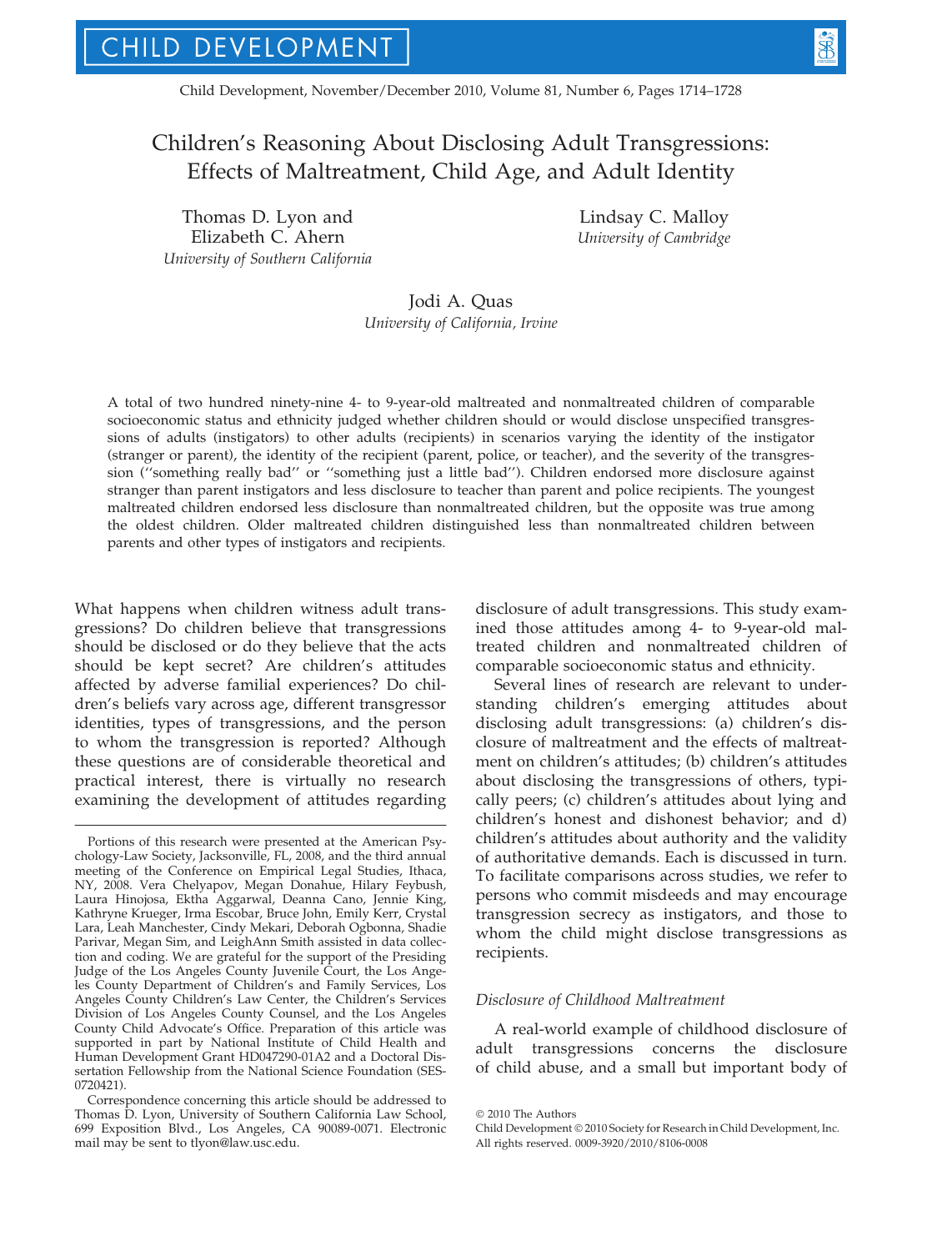research has examined the process of disclosure among child victims of abuse. Findings offer some insight into how the identity of the instigator and recipient may influence children's attitudes about disclosure and highlight the need to examine attitudes in both maltreated and nonmaltreated samples. Maltreated children are often instructed to keep abuse a secret (Bussey & Grimbeek, 1995; Lyon, 2002), and surveys of adults reporting that they were sexually abused as children have found that a majority report never having disclosed the abuse during childhood (Laumann, Gagnon, Michael, & Michaels, 1994).

For one, the relationship of the child to the instigator affects the likelihood that the child will disclose: Children are less likely to disclose abuse by parents than by strangers (London, Bruck, Wright, & Ceci, 2008; Lyon, 2010). Furthermore, parents (typically mothers) are usually the first recipients when children disclose abuse (Anderson, Martin, Mullen, Romans, & Herbison, 1993; Fleming, 1997), especially among children younger than 10 years of age (Hershkowitz, Lanes, & Lamb, 2007; Kogan, 2004). Parental support has been shown to have an effect on the likelihood that children report abuse (Lawson & Chaffin, 1992), delay reporting (Hershkowitz et al., 2007), or maintain their report over time (Malloy, Lyon, & Quas, 2007).

Abuse by parents is less likely than abuse by strangers to be reported to the police (Hanson, Resnick, Saunders, Kilpatrick, & Best, 1999). Indeed, disclosure of sexual abuse to any official authorities (e.g., police or social workers) is quite rare; respondents in adult surveys state that only about 10% of abuse was reported to authorities (Mullen, Martin, Anderson, Romans, & Herbison, 1993; Russell, 1983; Smith et al., 2000).

If these patterns reflect children's reasoning about disclosure, the findings suggest that children will endorse more disclosure of wrongdoing to parents than to the police or teachers, particularly when the instigator is another parent. However, the low rates of disclosure to authorities may reflect caretakers' attitudes about disclosure rather than children's, since caretakers are most likely to control the decision regarding whether to report the abuse. Indeed, the extent to which children disclose to parents rather than others may simply reflect children's dependency on their parents rather than a clear preference for their parents as recipients.

The attitudes of maltreated children are of special interest, given the importance of maltreatment disclosure and the potential that maltreatment itself affects children's attitudes about transgression

secrecy. Maltreated children have been found to make similar moral judgments as nonmaltreated children (Smetana, Daddis, et al., 1999; Smetana, Kelly, & Twentyman, 1984; Smetana, Toth, et al., 1999). For example, when asked about transgressions, both maltreated and nonmaltreated young children tended to classify moral violations (physical harm, psychological harm, or inequities in resources) as ''very bad'' and social conventional violations (disobeying school rules) as ''a little bad'' (Smetana et al., 1984). However, maltreated children are more likely to expect that others, including caretakers, will behave in unsupportive, rejecting, or punitive ways (Macfie et al., 1999; Shields, Ryan, & Cicchetti, 2001; Shipman & Zeman, 2001; Shipman, Zeman, Fitzgerald, & Swisher, 2003; Toth, Cicchetti, Macfie, Rogosch, & Maughan, 2000).

If children's expectations of the reactions of others affect their reasoning about disclosure, then maltreated children may reason differently about the disclosure of adult transgressions than nonmaltreated children. On the one hand, fears of the instigator and distrust of the recipient may make them less inclined to endorse disclosure in general. On the other hand, their negative attitudes about parents may make them less protective of parents and thus less likely to distinguish between stranger and parent instigators when endorsing disclosure.

#### Children's Age-Related Attitudes About Disclosing Transgressions

Although a few studies have examined children's developing attitudes about reporting wrongdoings, findings are inconsistent. Some research suggests that children are less likely to endorse disclosure of wrongdoing with age: Whereas most 5- to 6-year-olds endorsed disclosure, 8- to 10-yearolds were more inclined to endorse secrecy (Piaget, 1932; Watson & Valtin, 1997). Other research, however, suggests the opposite: increased disclosure endorsement with age. An unpublished study by Wilson and Pipe (reported in Pipe & Goodman, 1991) found that 9-year-olds were more likely to endorse disclosure of accidental breakage of a toy than 6-year-olds, and Rotenberg (1995) found some evidence that 9-year-olds were more likely than younger children to endorse disclosure of their own transgressions.

One reason for the variable results concerns the identity of the instigator. In studies finding decreased disclosure endorsement with age, the instigator was always a peer (either a brother, Piaget, 1932; or friend, Watson & Valtin, 1997). The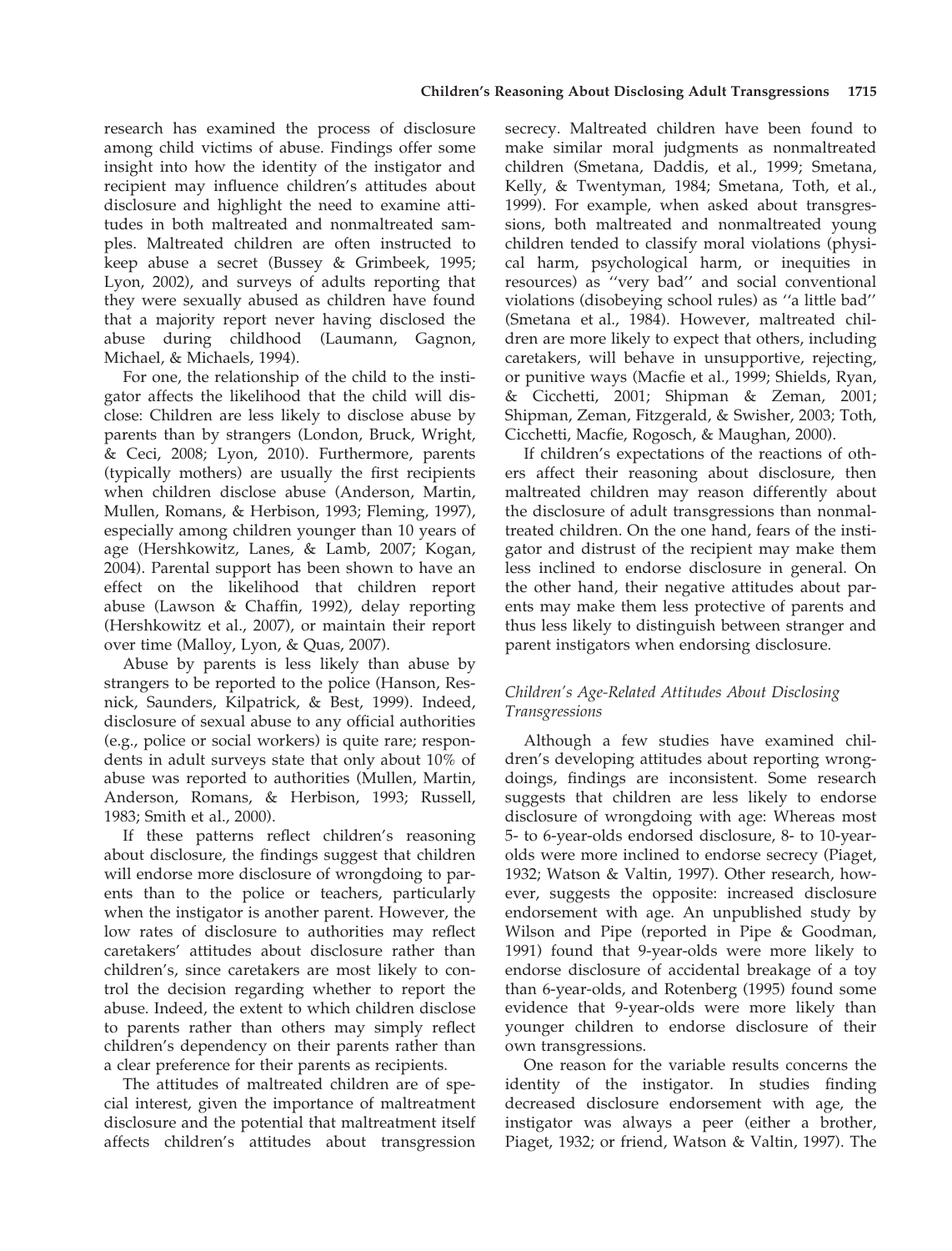age-related decrease could be owing to increasing protectiveness of peers, akin to children's greater dependency on peer relationships as they approach adolescence (Buhrmester & Prager, 1995; Hunter & Youniss, 1982). In contrast, research that found increased endorsement of disclosure in this age range either left the instigator unspecified (Pipe & Goodman, 1991) or identified the child herself as the instigator (Rotenberg, 1995). Children might judge disclosure of adult transgressions quite differently. Similarly, the research has generally failed to vary the identity of the recipient. With the exception of Watson and Valtin (1997), who found that children were more likely to endorse disclosure to a mother than a friend, the identity of the recipient was either unspecified (e.g., ''adults''; Rotenberg, 1995; Pipe & Goodman, 1991) or a parent (Piaget, 1932). Because children's attitudes may differ depending on the identity of the instigator and recipient, it is essential to evaluate the effects of such identities directly as well as in conjunction with children's age and maltreatment status.

#### Children's Attitudes About Obedience to Authority

Developmental changes in children's beliefs about obedience to authority may further influence their beliefs about disclosing transgressions. Young children, for example, may view disclosure of adult transgressions as an act of disobedience, particularly if the transgressor instructs them not to disclose. Piaget (1932) found evidence that before about 8 years of age, children are ''moral realists'' and believe that ''any act that shows obedience to a rule or even to an adult, regardless of what he may command, is good'' (p. 111). Subsequent research has questioned Piaget's conclusions, finding that children at all ages judge that authoritative adults cannot justly order children to engage in conduct that is clearly harmful to the child or others (Damon, 1977; Laupa & Turiel, 1986). The difference in results may partly be attributable to the types of conduct studied; whereas Piaget's scenarios concerned the principle of equality of duties (children sharing equally in chores), subsequent research has examined more serious transgressions, such as stealing (Damon, 1977) or physical fighting (Laupa & Turiel, 1986).

If children do not view secrecy about wrongdoing as unambiguously immoral, their attitudes may be more subject to authoritative commands. Indeed, when children as young as 4 have been questioned, nontrivial percentages will state that parents and teachers can order children to behave immorally, both with respect to lying (Laupa, Turiel, & Cowan, 1995) and fighting (Laupa, 1994). Hence, if young children in particular view nondisclosure as deferential to authority, then one would expect these children to be more reluctant to endorse disclosure, whereas with age, children's disclosure endorsement should increase.

#### Children's Attitudes About Lying

In contrast to the scant research on children's attitudes about transgression secrecy, a substantial amount of research has examined children's attitudes about lying. By at least 4 years of age, children believe that lying is wrong (Bussey, 1992; Peterson, Peterson, & Seeto, 1983) and are more critical of lies that conceal transgressions than white lies (lies not intended to do harm; Bussey, 1999; Peterson et al., 1993), and these attitudes do not change with age. Maltreated children develop similar attitudes (Lyon & Dorado, 2008; Lyon & Saywitz, 1999), and there is some evidence that young maltreated children are more sensitive than nonmaltreated children to the wrongfulness of lying (Lyon, Carrick, & Quas, 2010).

However, most research to date has concerned children's attitudes about concealing self-transgressions or other children's wrongdoing. In one of the few studies that investigated children's attitudes about lying for adults, Wagland and Bussey (2005) asked 5- to 10-year-olds to predict whether a child witnessing an adult friend commit a transgression would lie to his or her father. Although children's predictions of honesty were influenced by whether the father reassured the child that punishment was not forthcoming or emphasized the advantages of telling the truth, children never showed a tendency to predict lying, even in scenarios in which the child was implicated in the wrongdoing, the adult friend warned against disclosure, and the father emphasized the fact that the child would be punished.

Wagland and Bussey (2005) did not vary the identity of the instigator or the recipient. The instigator was always an adult friend and the recipient was always the child's father. Yet, there are several reasons to suspect that instigator and recipient identities would play a role in influencing children's attitudes about lying. For one, children are more likely to lie for a parent than for a stranger (Tye, Amato, Honts, Devitt, & Peters, 1999). Instigator warnings increase children's willingness to lie (Bussey, 1993). Second, although recipient identity has not been manipulated, recipient actions can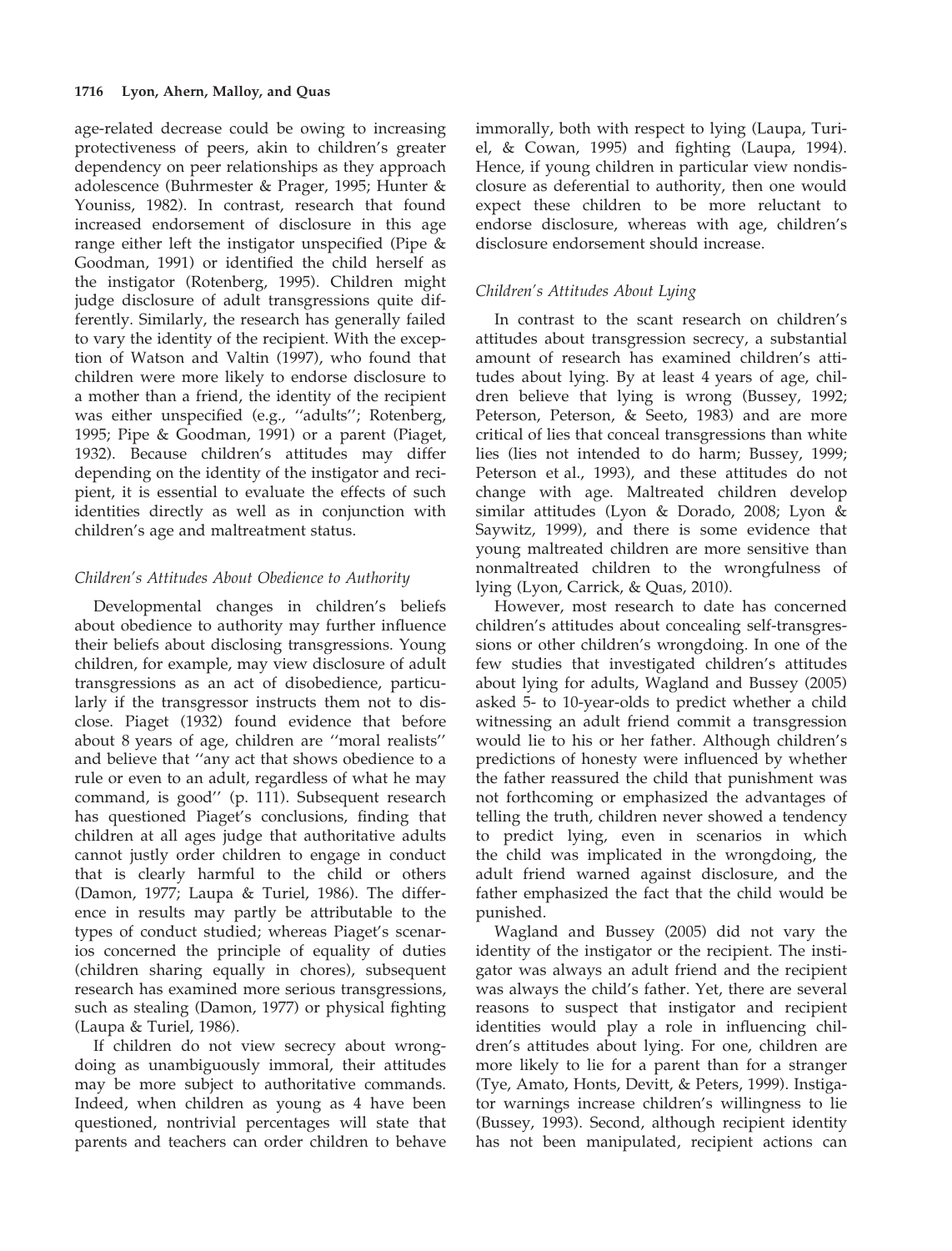increase honesty, such as by eliciting a promise to tell the truth (Lyon & Dorado, 2008; Lyon, Malloy, Quas, & Talwar, 2008; Talwar, Lee, Bala, & Lindsay, 2002, 2004), reassuring the child that disclosure will not get the child into trouble (Lyon & Dorado, 2008; Lyon et al., 2008), and discussing the importance of truthfulness (Huffman, Warren, & Larson, 1999; London & Nunez, 2002). Recipient identity may play a role in children's endorsement of transgression disclosure to the extent that children expect different reactions from different types of recipients.

However, it is unclear whether findings concerning children's honest and deceptive behavior are directly applicable to children's attitudes about transgression disclosure. Children may reason about secrecy differently than they reason about lying. Secrets, unlike lies, constitute omission of the truth rather than commission of a falsehood. Ethicists have noted that although one might maintain that lies are presumptively immoral, one cannot make the same claims about secrecy (Bok, 1982). Furthermore, research on children's lying behavior may not reflect children's reasoning: Children's behavior is likely the product of both deliberation about the morality of lying and the weighing of other factors (such as the likelihood of detection and punishment; Pipe & Wilson, 1994). Nevertheless, the research on children's attitudes about lying suggests that children will be more inclined to endorse disclosure of wrongdoing when the instigator is a stranger, and when the recipient is a person they trust, such as a parent.

#### Present Study

The purpose of this study was to examine maltreated and nonmaltreated children's attitudes about adult transgression secrecy. We presented 4 to 9-year-old children with and without a history of substantiated child maltreatment with scenarios involving one adult ''instigator'' (an adult wrongdoer who demands secrecy) and one adult ''recipient'' (an adult to whom the disclosure might be made). We varied the identity of the instigator (parent or stranger) and the identity of the recipient (parent, police, or teacher). We also varied the severity of the transgression, describing the adult's actions as ''just a little bad'' or ''really bad.'' We left the acts unspecified to avoid variability in children's responses to specific factual scenarios, although, consistent with prior work (Smetana et al., 1984), we expected children to understand that the actions, particularly those that were ''really

bad,'' constituted moral violations. Finally, we varied whether children were asked if the story child "should" or "would" disclose the wrongdoing, to uncover potential differences between judgments about the morality of disclosure (as revealed by what ''should'' occur) and attitudes about the actual likelihood of disclosure (as revealed by what ''would'' occur).

Several hypotheses were advanced. First, with respect to maltreatment, we hypothesized that maltreated children would endorse less disclosure overall than nonmaltreated children because of their expectation that adults are unsupportive. We also predicted maltreated children would discriminate less among different types of instigators and recipients because they would be less inclined to view parents as deserving of special consideration or trust. Second, given the inconsistent age differences in former studies, we tentatively predicted that older children would endorse more disclosure of adult transgressions than younger children because of children's diminishing deference to authority.

Third, with respect to the child's relationship to the instigator and recipient, we predicted that children would be more likely to endorse disclosure against strangers than parents, and more likely to endorse disclosure to parents than police and teachers. We also expected to see some evidence of keeping disclosure within the family (so that there would be an interaction between instigator and recipient: Parent–parent disclosure would be endorsed more often than parent–nonparent disclosure). Fourth, we expected children to endorse more disclosure when asked what the story child ''should'' do than when asked what the story child ''would'' do because the former would elicit children's moral judgments whereas the latter might elicit attitudes about behavior influenced by more than morality (such as consequences). Fifth, we expected children to endorse more disclosure when the transgression was described as ''really bad'' rather than ''just a little bad'' analogous to children's differentiation of white lies versus harmful lies (Bussey, 1999; Peterson et al., 1993), and of violations of social convention versus moral violations (Smetana et al., 1984).

Finally, we advanced several predictions concerning children's explanations for their responses concerning transgression disclosure. Specifically, we expected that, in general, children's explanations would track their patterns of disclosure endorsement. Accordingly, for children who endorsed disclosure, we predicted that there would be more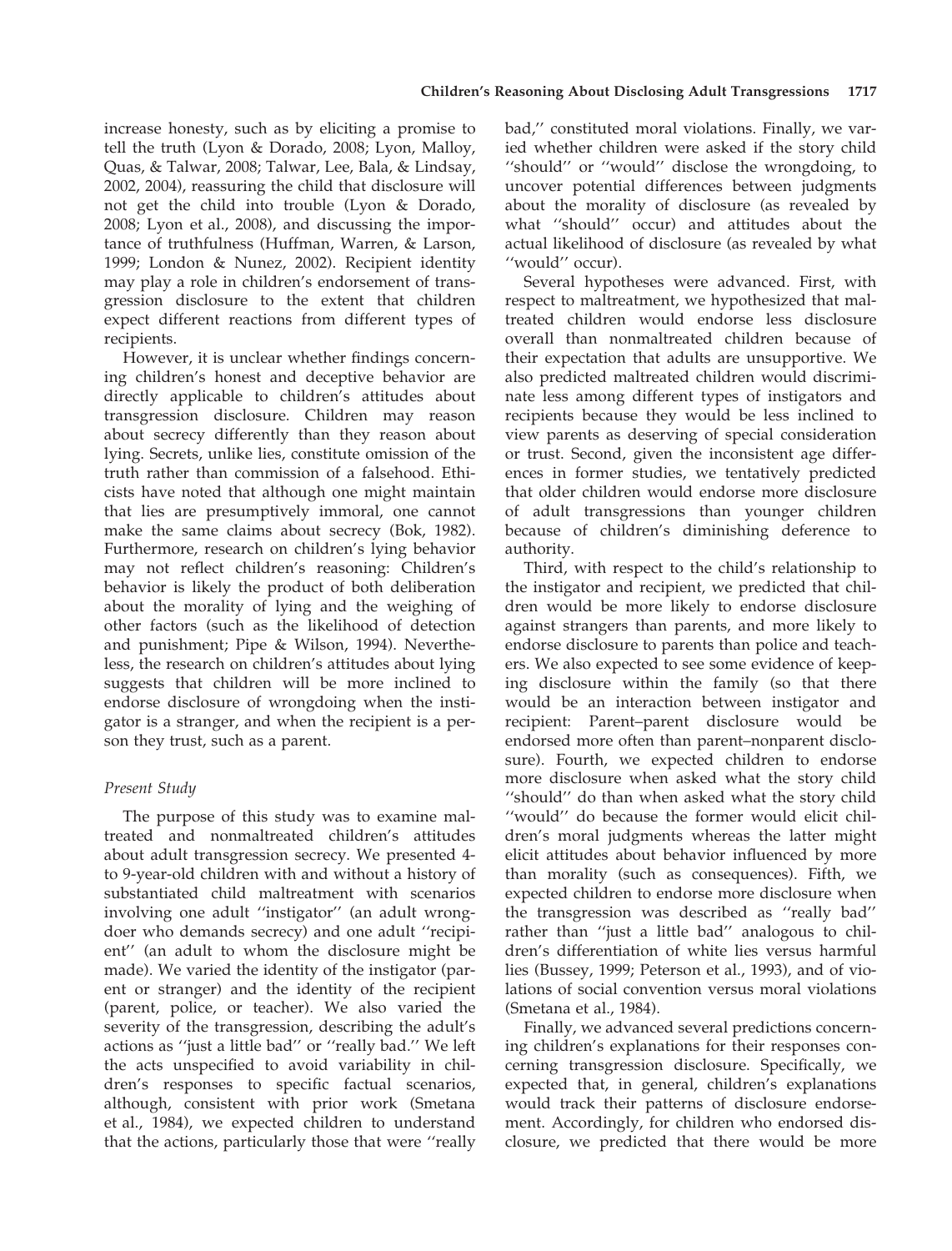references to the instigator in the stranger than parent instigator stories (because the identity of the instigator would justify disclosure in the stranger stories) and the opposite pattern for children who endorsed nondisclosure. With respect to transgression severity, we expected that children who endorsed disclosure would mention the transgression more often when the transgression was ''really bad'' than when it was ''just a little bad,'' and the opposite pattern for children who endorsed nondisclosure. We further expected that children would refer more often to the instigator's command (don't tell) when endorsing nondisclosure than when endorsing disclosure.

#### Method

#### Participants

The sample consisted of two hundred ninetynine 4- to 9-year-old maltreated  $(N = 153)$  and nonmaltreated children  $(N = 146; M = 6$  years 7 months,  $SD = 1.71$ ; 54% girls). The sample was ethnically diverse (62% Latino, 27% African American, 6% Caucasian, 5% Other). The maltreated sample consisted of children substantiated as suffering from child neglect and/or physical or sexual abuse who had been removed from the custody of their parents or guardians. Children gave their assent to participate, and consent was obtained from the Presiding Judge of Juvenile Court and the Children's Law Center, which represents children in dependency proceedings. Children were not eligible if they were awaiting an adjudication hearing or a contested disposition hearing on the date of testing (because they might be asked to testify), if interpreter services were provided to their family and they were clearly incapable of communicating with the researchers in English, or if their attorney had objected to their participation. The nonmaltreated sample consisted of children recruited from schools serving predominantly low-income ethnic minority families in neighborhoods comparable to those from which most maltreated children were removed. Children in the nonmaltreated sample who were not in the custody of one or both parents were excluded because of the potential that they had been removed from their parent's care because of maltreatment.

#### Materials and Procedures

Rapport building.. The experimenter first built rapport with the child using questions adapted

from those described in the National Institute of Child Health and Human Development Investigative Interview Protocol (Lamb, Hershkowitz, Orbach, & Esplin, 2008; Orbach et al., 2000). The child was asked about things he or she liked and did not like to do.

Disclosure vignettes. The experimenter read 20 brief vignettes (accompanied by pictures of characters) in which an adult (instigator) committed a misdeed and told a story child not to disclose. The story child was then depicted with a different adult (recipient) and the experimenter asked the child if the story child ''should'' or ''would'' tell the recipient what the instigator did, and then asked for an explanation. A sample vignette is:

Here is a boy. Here is his dad. His dad did something really bad. The dad says to the boy, ''Don't tell.'' Now the boy is with his mom. Should the boy tell his mom what his dad did? Why?

The gender of the story child always matched the gender of the subject. Within subjects, the scenarios varied with respect to the instigator's identity (father, mother, or stranger, the latter defined as ''someone [the story child] does not know''), the recipient's identity (father, mother, police officer, or teacher), and the severity of the wrongdoing (''really bad'' or ''just a little bad''). These were fully crossed except that there were no vignettes in which the instigator and the recipient were the same (e.g., no father instigator–father recipient vignettes). The order of scenario administration was counterbalanced. Half of the children heard vignettes asking what the story child ''should'' do and half heard vignettes asking what the story child ''would'' do.

Verbal ability.. At the end of the procedure children were administered the Productive Vocabulary subsection of the Woodcock–Johnson Psycho-Educational Battery–Revised: Tests of Cognitive Ability (WJ–R; Woodcock & Johnson, 1989) to assess verbal ability.

#### Results

#### Comparability of Maltreated and Nonmaltreated Children

The maltreated and nonmaltreated children were comparable in age (maltreated:  $M = 6$  years 8 months,  $SD = 1.60$ ; nonmaltreated:  $M = 6$  years 5 months,  $SD = 1.81$ ,  $t(297) = 1.30$ ,  $p = .165$ ; gender composition,  $\chi^2(1) = 0.103$ ,  $p = .748$ ; and productive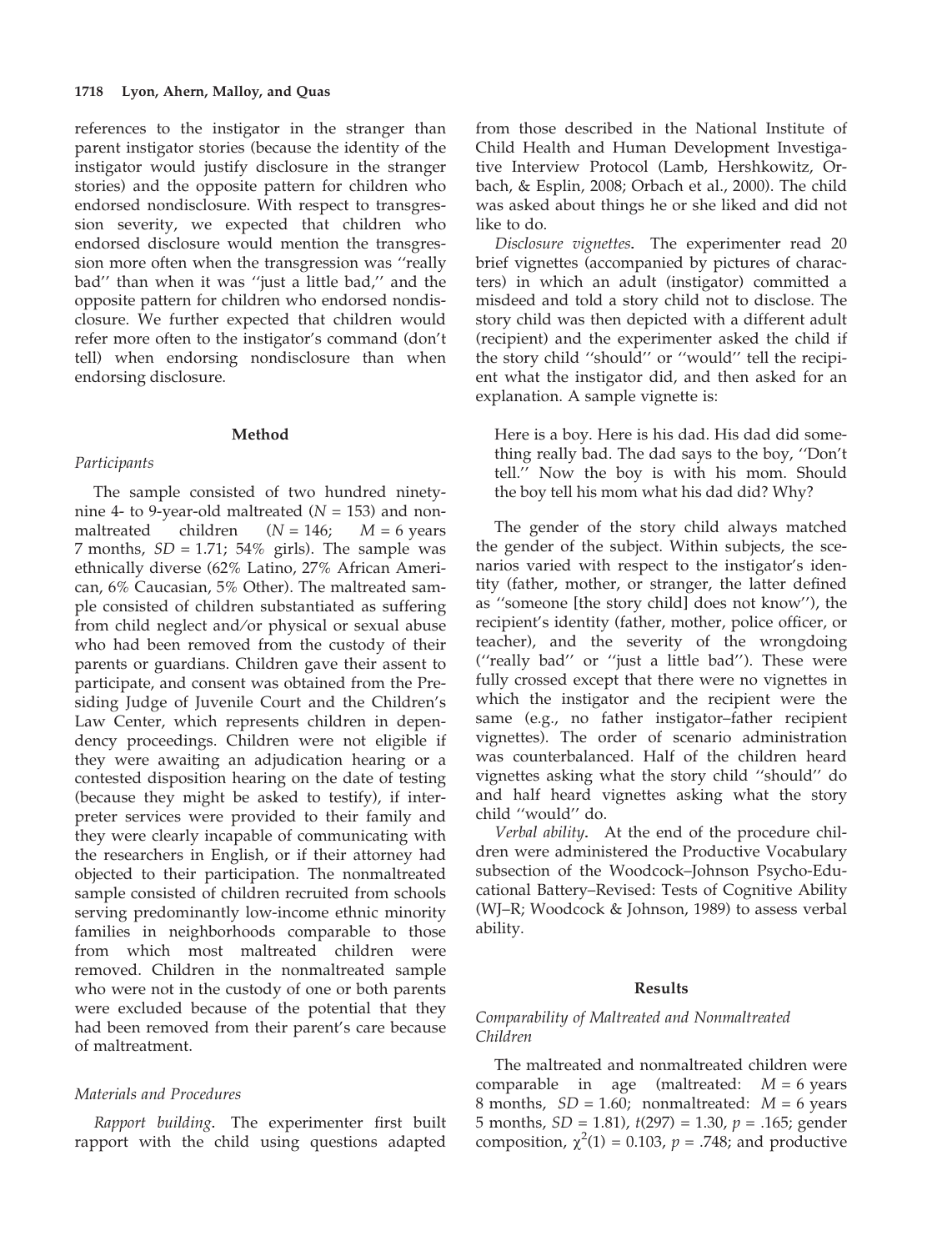vocabulary as assessed by the Woodcock–Johnson (maltreated:  $M = 23.92$ ,  $SD = 4.0$ , mental age equivalent =  $5$  years  $7$  months; nonmaltreated:  $M =$ 24.15,  $SD = 4.0$ , mental age equivalent = 5 years 8 months),  $t(285) = 0.49$ ,  $p = .627$ . The maltreated and nonmaltreated children were also comparable in percentages of Latinos (maltreated: 64%, nonmaltreated: 59%),  $\chi^2(1) = 0.84$ ,  $p = .360$ , and Caucasians (maltreated: 8%, nonmaltreated: 4%),  $\chi^2(1) = 1.84$ ,  $p = .175$ . However, a somewhat lower percentage of maltreated children were African American (maltreated: 22%, nonmaltreated: 33%),  $\chi^2(1) = 4.26$ ,  $p = .039$ .

#### Disclosure Endorsement

We first analyzed whether children endorsed disclosure or nondisclosure and then analyzed their explanations for their endorsement. Children received a 1 for a *yes* response (endorsing disclosure) and a 0 for a no response (endorsing nondisclosure). Only 1% of responses were not codable as yes or no (don't know, unscorable). These are not considered further.

Preliminary analyses revealed no main effects or two-way interactions because of ethnicity, gender, or verbal ability, and these factors were excluded from subsequent analyses. Moreover, children did not discriminate between mother and father instigators or mother and father recipients. We thus collapsed across mothers and fathers to create mean scores for each child for parent instigator and parent recipient.

Omnibus analysis.. The means across maltreatment status and age for instigator identity, recipient identity, and instigator–recipient scenario are presented in Tables 1 and 2. Preliminary analyses showed that the effects of the should–would (''should'' the child tell vs. ''would'' the child tell) and transgression severity (''really bad'' vs. ''just a

Table 1

Table 2

Proportions (SD) of Disclosure Endorsement to Different Instigators and Recipients, by Age and Maltreatment Status

|               | Instigator conditions |           | Recipient conditions |           |           |            |
|---------------|-----------------------|-----------|----------------------|-----------|-----------|------------|
|               | Parent                | Stranger  | Police               | Parent    | Teacher   | Grand mean |
| $4-5$ years   |                       |           |                      |           |           |            |
| Maltreated    | .53(0.44)             | .55(0.42) | .56(0.44)            | .56(0.44) | .54(0.44) | .54(0.43)  |
| Nonmaltreated | .71(0.34)             | .77(0.33) | .73(0.35)            | .76(0.33) | .68(0.35) | .73(0.32)  |
| 6–7 years     |                       |           |                      |           |           |            |
| Maltreated    | .54(0.39)             | .64(0.41) | .63(0.41)            | .61(0.41) | .49(0.43) | .58(0.38)  |
| Nonmaltreated | .49(0.39)             | .62(0.36) | .61(0.39)            | .63(0.37) | .36(0.39) | .54(0.34)  |
| 8–9 years     |                       |           |                      |           |           |            |
| Maltreated    | .60(0.30)             | .79(0.26) | .74(0.27)            | .73(0.30) | .53(0.36) | .67(0.26)  |
| Nonmaltreated | .42(0.34)             | .77(0.25) | .54(0.30)            | .67(0.28) | .42(0.32) | .56(0.26)  |

Note. "Disclosure endorsement" refers to answering "yes" to "should s/he tell" or "would s/he tell."

Proportions (SD) of Disclosure Endorsement to Different Instigator–Recipient Pairs, by Age and Maltreatment Status

|               | Instigator-recipient pairs |                 |               |                 |                |                  |  |  |  |
|---------------|----------------------------|-----------------|---------------|-----------------|----------------|------------------|--|--|--|
|               | Parent-police              | Stranger-police | Parent-parent | Stranger-parent | Parent-teacher | Stranger-teacher |  |  |  |
| 4–5 years     |                            |                 |               |                 |                |                  |  |  |  |
| Maltreated    | .56(0.45)                  | .56(0.46)       | .54(0.47)     | .54(0.44)       | .49(0.44)      | .57(0.46)        |  |  |  |
| Nonmaltreated | .71(0.39)                  | .77(0.36)       | .75(0.38)     | .80(0.34)       | .66(0.38)      | .69(0.36)        |  |  |  |
| 6–7 years     |                            |                 |               |                 |                |                  |  |  |  |
| Maltreated    | .60(0.42)                  | .67(0.44)       | .57(0.43)     | .66(0.43)       | .46(0.44)      | .56(0.47)        |  |  |  |
| Nonmaltreated | .53(0.43)                  | .76(0.40)       | .57(0.43)     | .68(0.40)       | .36(0.43)      | .37(0.47)        |  |  |  |
| 8–9 years     |                            |                 |               |                 |                |                  |  |  |  |
| Maltreated    | .66(0.36)                  | .91(0.24)       | .70(0.36)     | .76(0.34)       | .44(0.42)      | .72(0.38)        |  |  |  |
| Nonmaltreated | .38(0.40)                  | .86(0.30)       | .56(0.38)     | .80(0.28)       | .32(0.37)      | .62(0.40)        |  |  |  |

Note. "Disclosure endorsement" refers to answering "yes" to "should s/he tell" or "would s/he tell."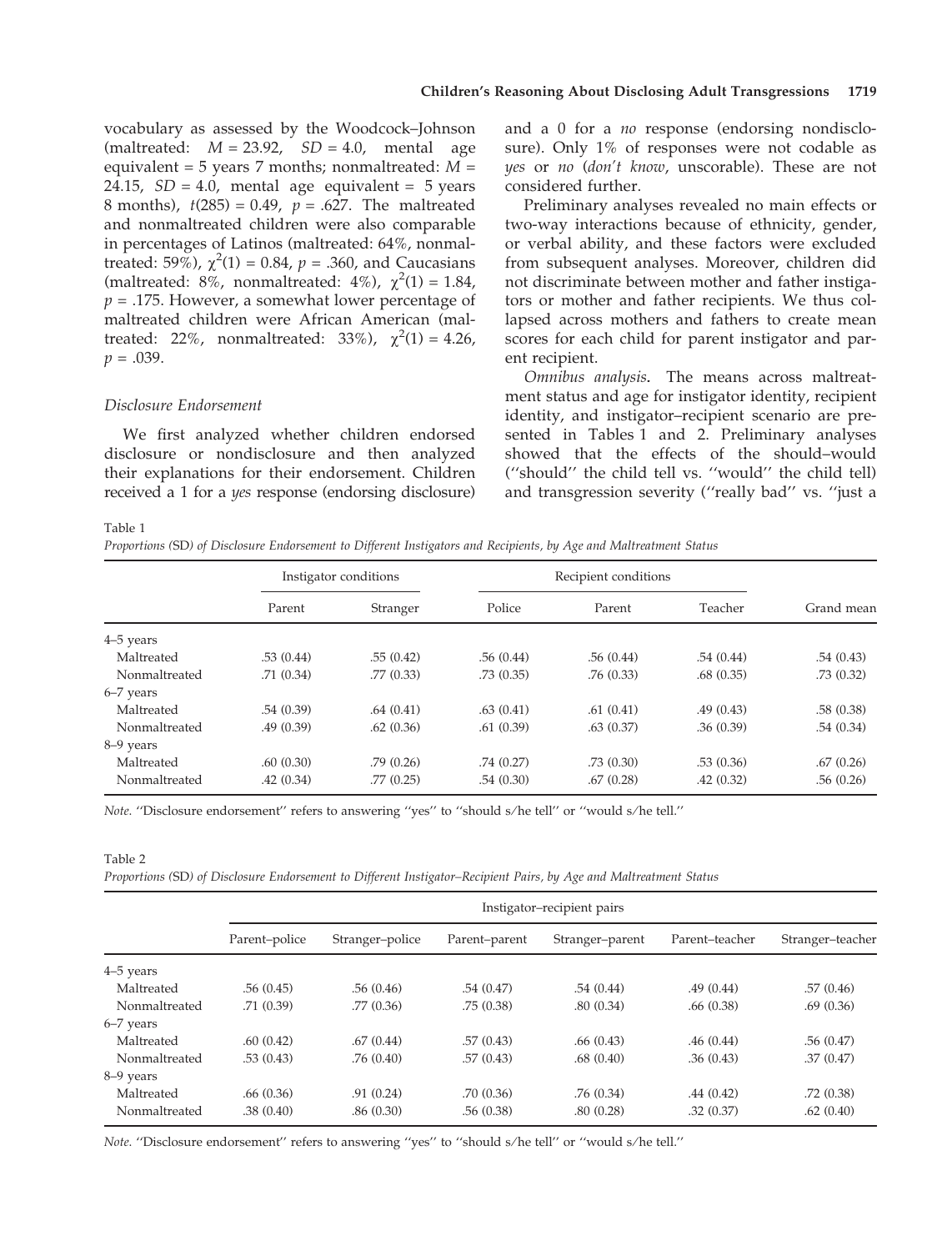little bad'') manipulations were limited to specific age groups, and those effects are discussed next. To test the study's main hypotheses, we conducted a 2 (maltreatment)  $\times$  3 (age: 4–5, 6–7, 8–9)  $\times$  2 (instigator: parent, stranger)  $\times$  3 (recipient: parent, police officer, teacher) mixed model analysis of variance (ANOVA).

Two significant main effects emerged: instigator,  $F(1, 292) = 79.77$ ,  $p < .001$ , partial  $\eta^2 = .22$ , and recipient,  $F(2, 292) = 58.86$ ,  $p < .001$ , partial  $\eta^2 = .22$ . Children endorsed lower rates of disclosure against parents  $(M = 0.55, SD = 0.37)$  than strangers  $(M = 0.69, SD = 0.35)$ , and endorsed lower rates of disclosure to teachers  $(M = 0.50, SD = 0.39)$  than parents  $(M = 0.67, SD = 0.36)$  or the police  $(M = 0.64, SD = 0.37).$ 

The effects of maltreatment and age were not significant, but several significant interactions emerged involving these variables. Specifically, maltreatment interacted with age,  $F(2, 292) = 5.65$ ,  $p = .004$ , partial  $\eta^2 = .04$ ; instigator,  $F(1, 292) = 4.15$ ,  $p = .043$ , partial  $\eta^2 = .01$ ; and recipient,  $F(2, 292) =$ 5.17,  $p = .006$ , partial  $\eta^2 = .02$ . Similarly, age interacted with instigator,  $F(2, 292) = 23.21$ ,  $p < .001$ , partial  $\eta^2 = .14$ , and recipient,  $F(4)$ , 292) = 6.51,  $p < .001$ , partial  $\eta^2 = .04$ . The two-way instigator and recipient interaction, reflecting differences across the six scenarios, was significant, F(4, 584) = 7.69,  $p = .001$ , partial  $\eta^2 = .03$ , as were the Instigator  $\times$  Recipient  $\times$  Maltreatment interaction, F(2, 584) = 10.05,  $p < .001$ , partial  $\eta^2 = .03$ , and the Instigator  $\times$  Recipient  $\times$  Age interaction,  $F(4,$ 584) = 5.72,  $p < .001$ , partial  $\eta^2 = .04$ .

To interpret these interactions, we examined age effects for maltreated and nonmaltreated children across the different instigator–recipient pairs, conducting one-way ANOVAs with age as the between-subjects factor. To reduce the likelihood of Type I errors, we used the Bonferroni correction (for 12 analyses) and set the critical  $p$  value at .004. For the maltreated children, only one type of story showed an age effect: Older children were more likely with age to endorse disclosure in the stranger–police scenarios,  $F(2, 150) = 11.43$ ,  $p < .001$ , partial  $\eta^2 = .13$ . For the nonmaltreated children, older children were less likely to endorse disclosure in the parent–parent scenarios, F(2, 143) = 9.64,  $p < .001$ , partial  $\eta^2 = .12$ , and the parent–police scenarios,  $F(2, 143) = 9.73$ ,  $p < .001$ , partial  $\eta^2$  = .12. The nonmaltreated children also exhibited age effects for the parent–teacher scenarios,  $F(2, 143) = 12.29$ ,  $p < .001$ , partial  $\eta^2 = .15$ , and stranger–teacher scenarios,  $F(2, 143) = 7.59$ ,  $p = .001$ , partial  $\eta^2 = .10$ , which were attributable

to decreases in disclosure endorsement to teachers by 6–7 years of age (a trend that was reversed in the stranger–teacher scenarios among the oldest children).

To summarize, children endorsed less disclosure against parent instigators than against stranger instigators, consistent with our predictions. Unexpectedly, children endorsed less disclosure to teachers than to either parents or the police. Neither maltreatment nor age had straightforward effects. Rather, maltreated children changed little in their endorsement of disclosure with age, except that they endorsed more disclosure with age in the stranger–police scenarios. Nonmaltreated children showed some evidence of decreased endorsement of disclosure with age, particularly when parents were instigators. To further understand the different patterns because of maltreatment status and age, we separately analyzed each age group.

Within age effects: 4- to 5-year-olds. Preliminary analyses revealed that the should–would manipulation (''should'' the child tell vs. ''would'' the child tell) affected children's responses at this age. A 2 (maltreatment)  $\times$  2 (instigator)  $\times$  3 (recipient)  $\times$  2 (should–would) ANOVA revealed significant effects of maltreatment,  $F(1, 92) = 6.72$ ,  $p = .011$ , partial  $\eta^2 = .07$ ; instigator,  $F(1, 92) = 4.48$ ,  $p = .04$ , partial  $\eta^2 = .05$ ; and recipient,  $F(1, 184) = 4.61$ ,  $p = .011$ , partial  $\eta^2$  = .05, and an interaction between should– would and instigator,  $F(1, 92) = 11.42$ ,  $p < .001$ , partial  $\eta^2 = .11$ .

The main effect because of maltreatment was attributable to the fact that maltreated children  $(M = 0.54, SD = 0.43)$  endorsed lower rates of disclosure than nonmaltreated children  $(M = 0.73)$ ,  $SD = 0.32$ ,  $t(95) = 2.58$ ,  $p = .011$ . The main effect of instigator was because of children's greater endorsement of disclosure against strangers  $(M = 0.66, SD = 0.39)$  than parents  $(M = 0.63,$  $SD = 0.40$ ). This effect was qualified, however, by the interaction between instigator and should– would. It was only when asked what the child ''would'' do that children endorsed more disclosure against strangers ( $M = 0.66$ ,  $SD = 0.37$ ) than against parents  $(M = 0.55, SD = 0.40)$ ,  $t(45) = 3.35, p = .002$ . When asked what the child ''should'' do, children were equally likely to endorse disclosure against strangers ( $M = 0.67$ ,  $SD = 0.40$ ) as against parents  $(M = 0.69, SD = 0.39), t(50) = 1.30, p = .201$ . The main effect because of recipient was attributable to lower rates of endorsed disclosure to teachers  $(M = 0.60, SD = 0.40)$  than parents  $(M = 0.66,$  $SD = 0.40$ ,  $t(96) = 3.36$ ,  $p = .001$ , or the police  $(M = 0.65, SD = 0.40), t(96) = 2.30, p = .024.$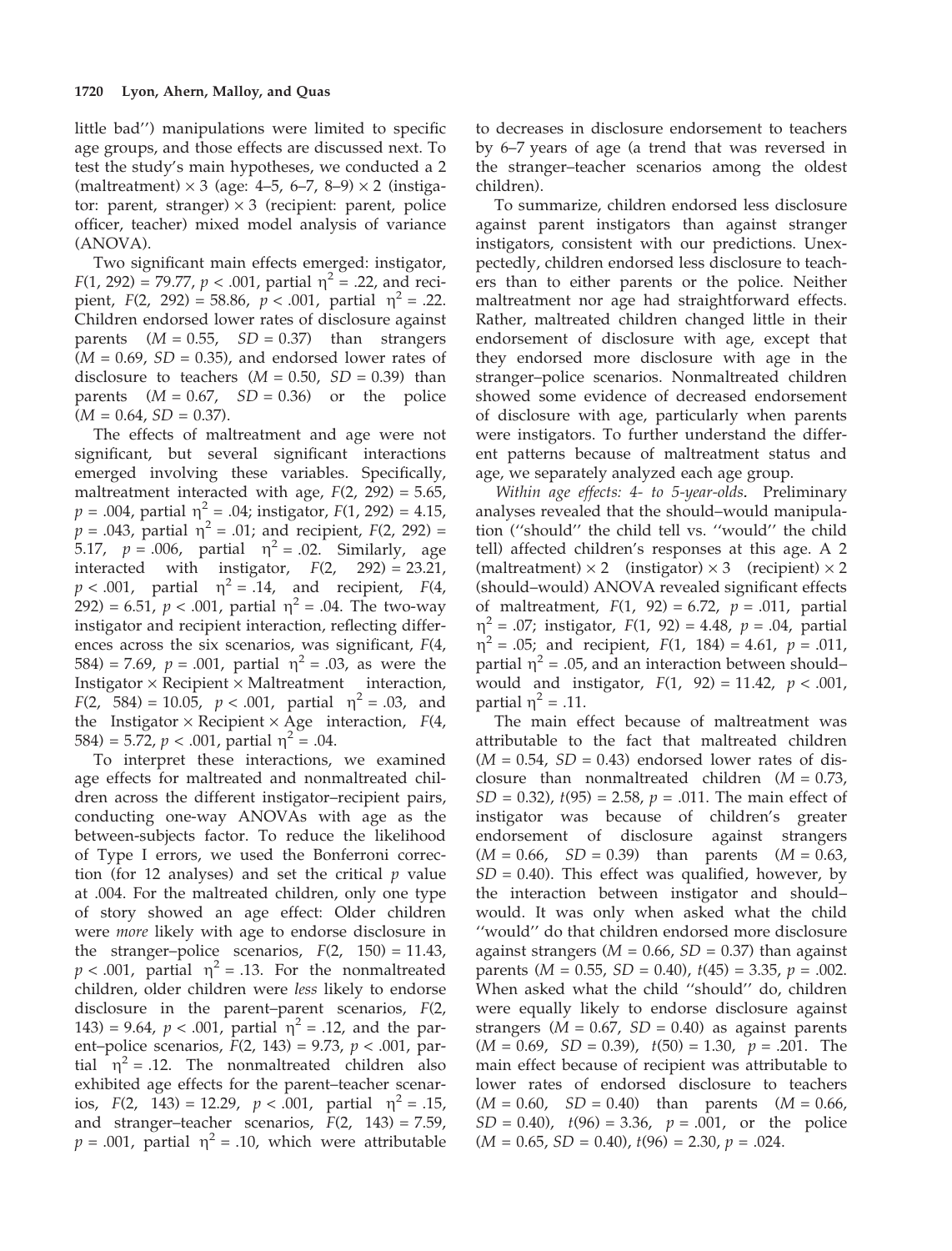Together, these results suggest that, among the youngest children, nonmaltreated children endorsed more disclosure than maltreated children. Children endorsed more disclosure against stranger instigators than against parent instigators when asked what the story child ''would'' do but not when asked what the story child ''should'' do. Finally, children endorsed less disclosure to teachers than to police or parents.

6- to 7-year-olds. A 2 (maltreatment)  $\times$  2 (instiga $tor$ )  $\times$  3 (recipient) ANOVA revealed significant main effects because of instigator,  $F(1, 91) = 14.17$ ,  $p < .001$ , partial  $\eta^2 = .13$ ; recipient,  $F(1, 182) =$ 29.06,  $p < .001$ , partial  $\eta^2 = .24$ ; and an interaction between instigator and recipient,  $F(2, 182) = 2.99$ ,  $p = .053$ , partial  $\eta^2 = .03$ . Maltreatment did not exhibit a main effect but interacted with recipient,  $F(2, 186) = 4.53$ ,  $p = .012$ , partial  $\eta^2 = .05$ , and there was a three-way interaction among maltreatment, instigator, and recipient,  $F(2, 186) = 5.23$ ,  $p = .006$ , partial  $\eta^2$  = .05. To understand the interactions, we analyzed the different pairings of instigator and recipient separately (Table 2).

We had predicted that maltreated children would be less inclined than nonmaltreated children to protect parents as instigators or prefer parents as recipients. Therefore, we conducted a series of within-subject t tests in which we focused on comparisons between parents and nonparents. We first compared instigators (parents vs. strangers) for each type of recipient (parent, police, or teacher), and then compared recipients (parents vs. police) for each type of instigator (parent or stranger). Given the number of analyses (10), we adjusted the critical  $p$  value (.005). When the recipient was a police officer, only nonmaltreated children distinguished between parent and stranger transgressors, endorsing less disclosure against parents,  $t(41) = 4.16$ ,  $p < .001$ . None of the other comparisons between parent and stranger instigators were significant (parent vs. strangers-teachers or parent vs. strangers-parents). Neither group of children exhibited a preference for parent over police recipients.

These results reveal that the 6- to 7-year-olds were, in some respects, similar to the younger children, endorsing more disclosure against strangers than against parents. However, there were no longer overall differences in endorsement of disclosure between nonmaltreated and maltreated children. Instead, nonmaltreated children began to discriminate more than maltreated children between parent and stranger instigators when talking to the police.

8- to 9-year-olds.. Preliminary analyses revealed that the severity of the transgression (''really bad'' vs. ''just a little bad'') affected children's responses at this age. Therefore, we conducted a 2 (maltreatment)  $\times$  2 (instigator)  $\times$  3 (recipient)  $\times$  2 (transgression severity) ANOVA. There were significant main effects of instigator,  $F(1, 103) = 79.18$ ,  $p < .001$ , partial  $\eta^2 = .44$ , and recipient,  $F(2, 206) = 26.33$ ,  $p < .001$ , partial  $\eta^2 = .20$ , and an interaction between instigator and recipient  $F(2, 206) = 12.26$ ,  $p < .001$ , partial  $\eta^2 = .11$ . There were also main effects because of the severity of the transgression,  $F(1, 103) = 18.06$ ,  $p < .001$ , partial  $\eta^2 = .15$ , and maltreatment status,  $F(1, 103) = 5.32$ ,  $p = .023$ , partial  $\eta^2$  = .05. The main effect for transgression severity was attributed to greater disclosure endorsement in response to "really bad" ( $M = 0.66$ ,  $SD = 0.27$ ) than "just a little bad" ( $M = 0.57$ ,  $SD = 0.29$ ) transgressions.

The main effect for maltreatment status reflected greater endorsement of disclosure among the maltreated children (Table 1). However, there was a three-way interaction among maltreatment, instigator, and recipient,  $F(2, 206) = 4.07$ ,  $p = .018$ , partial  $\eta^2$  = .04. Similar to the previous age group, we sought to understand the interactions by analyzing the different pairings of instigator and recipient separately, focusing on differences between parents and strangers as instigators and parents and police as recipients (Table 2). Again, because of multiple tests (10), the critical  $p$  value was set at .005.

When talking to the police, both maltreated and nonmaltreated children endorsed more disclosure against strangers than against parents—maltreated,  $t(54) = 4.89$ ,  $p < .001$ , and nonmaltreated,  $t(51) =$ 7.59,  $p < .001$ —although the differences were larger for the nonmaltreated children. However, when talking to parents, only the nonmaltreated children were less likely to disclose against parents than against strangers: maltreated,  $t(54) = 1.35$ ,  $p = .183$ , and nonmaltreated,  $t(51) = 4.67$ ,  $p < .001$ . When deciding whether to disclose parental transgressions, only the nonmaltreated children preferred parent recipients to police recipients,  $t(51) = 7.59$ ,  $p < .001$ . In contrast, when deciding whether to disclose stranger transgressions, only the maltreated children preferred police recipients over parent recipients: maltreated,  $t(54) = 2.93$ ,  $p = .005$ , and nonmaltreated,  $t(51) = 1.41$ ,  $p = .17$ .

To summarize the performance of the oldest children, they were the first to make distinctions on the basis of transgression severity (''just a little bad'' vs. ''really bad''). The maltreated and nonmaltreated children exhibited differences in their reactions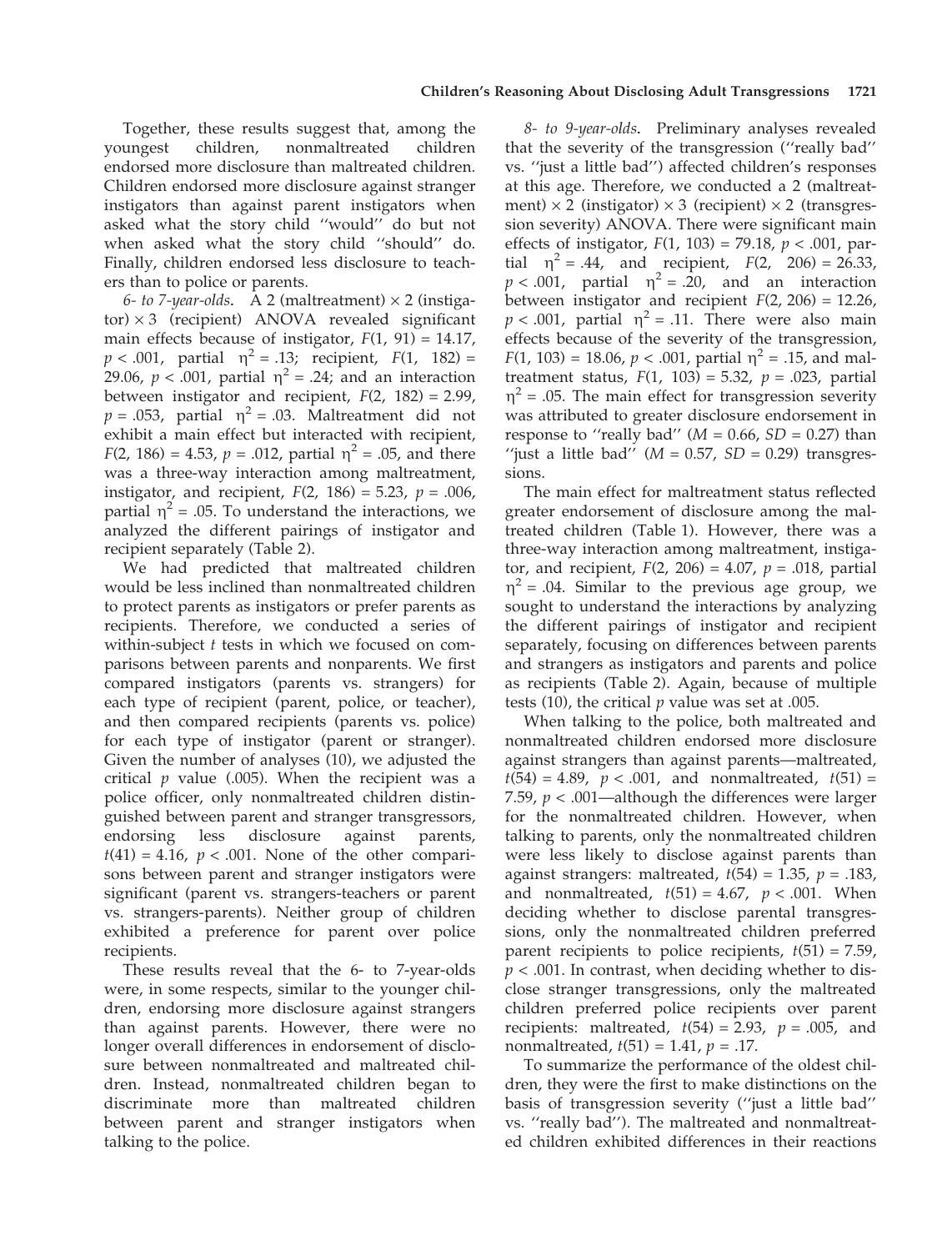to different instigator–recipient pairs, with the maltreated children sometimes exhibiting less deference to parental instigators and less preference for parental recipients than nonmaltreated children. Although both groups of children were more likely to endorse disclosure against strangers than against parents when talking to the police, the maltreated children were just as likely to endorse disclosure against parents as against strangers when another parent was the recipient. Finally, it is at 8–9 years of age when children first exhibited preferences for certain recipients given certain instigators. The nonmaltreated children preferred parent recipients when reporting on parent instigators, and the maltreated children preferred police recipients when reporting on stranger instigators. Hence, there was some evidence that the maltreated children were less deferential than nonmaltreated children to parental instigators and less likely to prefer parents as recipients.

#### Explanations

After children endorsed disclosure or nondisclosure, they were asked ''why.'' We reliably coded children's explanations for whether they referred to various components of the scenarios, with the goal of identifying potentially significant concepts that could explain whether they selected disclosure or nondisclosure. Four primary categories were identified and children's responses could fall into more than one category: (a) instigator (e.g., ''[Instigator] did not want him to tell''), (b) recipient (e.g., ''[Recipient] will be able to solve it''), (c) transgression (e.g., ''It's nothing important''), and (d) command (e.g., ''[Instigator] said, 'Don't tell'''). We also coded for any reference to promising or secrecy, or to truth and lies to determine if children appeared to equate the scenarios with situations in which a child promises to keep a secret or lies. There were four coders (one gold standard coder and three research assistants). Based on 200 explanations, interrater agreement between the gold standard coder and the research assistants was 96%, with all Kappas exceeding .88. Discrepancies during the reliability coding were resolved through discussion.

We expected children's explanations to vary depending on scenario type and whether the child endorsed disclosure (i.e., answered ''yes'' or ''no''). Because some children provided a mix of yes and no responses about disclosure to the different scenarios, whereas other children consistently responded ''yes'' or ''no,'' the responses could not be appropriately analyzed either as between subjects or repeated measures; we therefore utilized a modified version of the  $t$  test that allows adjustment for the extent to which some responses are correlated within subjects (Looney & Jones, 2003).

We anticipated that whether children mentioned the instigator would depend on whether a stranger or a parent was the instigator and whether the child endorsed disclosure. We hypothesized that children who endorsed disclosure would reference the instigator more often in the stranger than parent instigator stories (because the identity of the instigator would justify disclosure in the stranger stories). This prediction was supported (corrected:  $z = 4.04$ ,  $p < .001$ ; stranger:  $M = 0.67$ ,  $SD = 0.34$ ; parent:  $M = 0.60$ ,  $SD = 0.35$ ). We expected that children who endorsed nondisclosure should reference the instigator more often in the parent than stranger instigator stories (because the identity of the instigator would justify nondisclosure in the parent stories). This prediction was also supported (corrected:  $z = 2.34$ ,  $p = .001$ ; stranger instigator:  $M = 0.51$ ,  $SD = 0.44$ ; parent:  $M = 0.58$ ,  $SD = 0.39$ ).

With respect to the mention of transgression, we expected that, if children endorsed disclosure, they would mention the transgression more often when the transgression was ''really bad'' than when it was ''just a little bad.'' This prediction was not supported (corrected:  $z = .54$ ,  $p = .29$ ; really bad:  $M = 0.33$ ,  $SD = 0.36$ ; little bad:  $M = 0.32$ ,  $SD = 0.34$ ). If children endorsed nondisclosure, we expected the opposite; they would mention the transgression more often when the transgression was ''just a little bad'' than when it was ''really bad.'' This prediction was also not supported (corrected:  $z = .40$ ,  $p = .66$ ; really bad:  $M = 0.10$ ,  $SD = 0.25$ ; little bad:  $M = 0.10$ ,  $SD = 0.22$ ).

Finally, with reference to the command category (in which children referred to the admonishment ''don't tell''), we expected that this reference would occur more often when children endorsed nondisclosure than when they endorsed disclosure. This prediction was not supported, although the difference approached statistical significance (corrected:  $z = 1.38$ ,  $p = .08$ ; yes responses:  $M = 0.08$ ,  $SD = 0.22$ ; no responses:  $M = 0.37$ ,  $SD = 0.35$ ). Children only very rarely referred to promises or secrets (yes responses:  $M = 0.02$ ,  $SD = 0.09$ ; no responses:  $M = 0.06$ ,  $SD = 0.20$ ) or to truth and lies (yes responses:  $M = 0.02$ ,  $SD = 0.08$ ; no responses:  $M = 0.01$ ,  $SD = 0.07$ ).

The unexpected finding that children were less likely to endorse disclosure to teachers (noted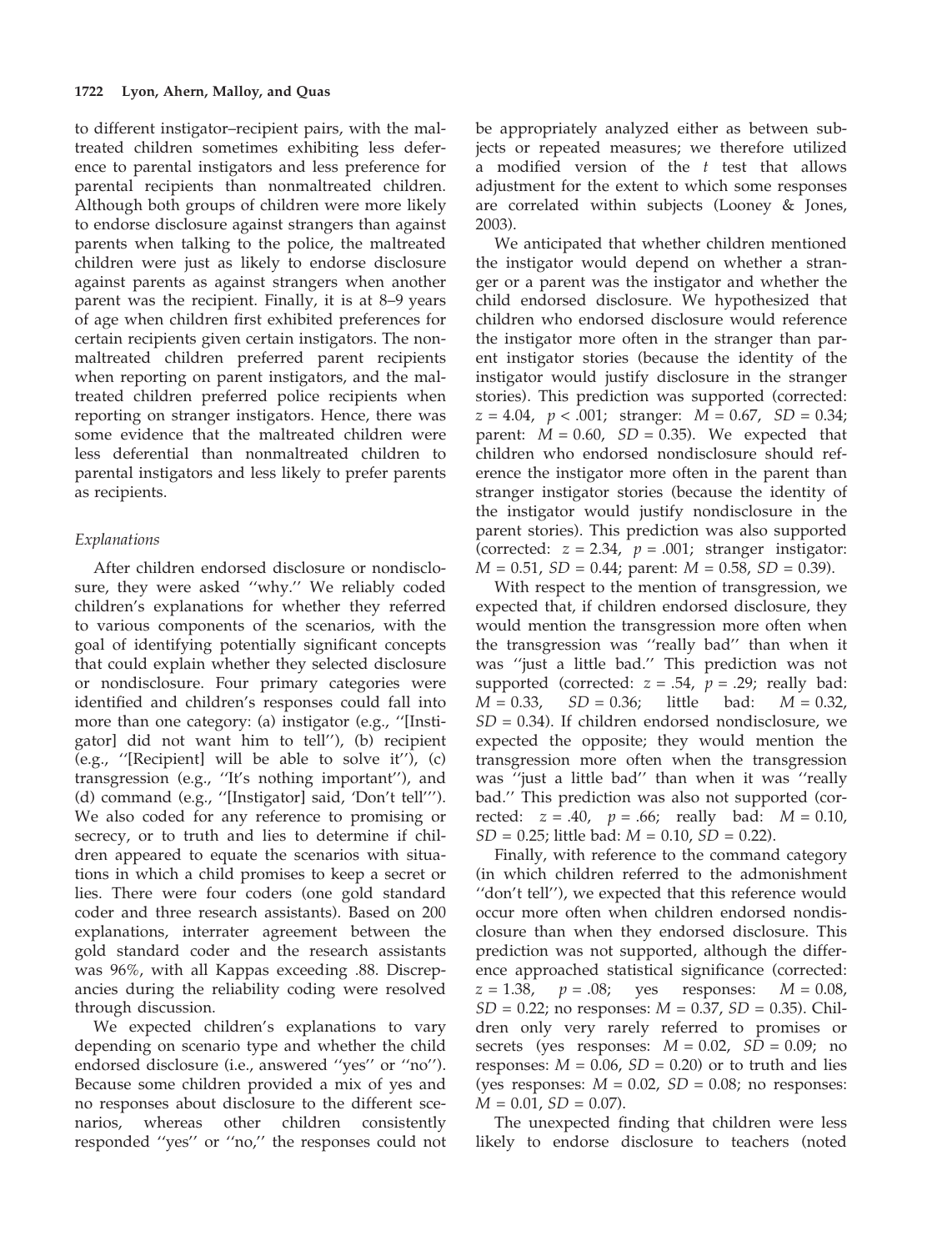earlier) led us to examine whether children who endorsed disclosure referenced the recipient more often in their explanations in the parent and police recipient stories than in the teacher recipient stories (because the identity of the recipient would justify disclosure in the parent and police stories), and whether children who endorsed nondisclosure would reference the recipient more often in the teacher recipient stories. No differences emerged in how often children who endorsed disclosure mentioned the recipient (corrected:  $z = 1.17$ ,  $p = .12$ ; parent/police:  $\overline{M} = 0.45$ ,  $SD = 0.39$ ; teacher:  $M =$  $0.47$ ,  $SD = 0.41$ ). However, children who endorsed nondisclosure referred more often to the teacher recipient than to the parent or police recipient (corrected:  $z = 3.01$ ,  $p = .001$ ; parent/police:  $M =$ 0.31,  $SD = 0.40$ ; teacher:  $M = 0.41$ ,  $SD = 0.39$ ).

In sum, some of our predictions with respect to explanations were borne out, especially when children endorsed nondisclosure (i.e., answered ''no'' to ''should–would [the story child] tell''). Children distinguished between stranger and parent instigators in their reasoning about disclosure, and when endorsing nondisclosure, children distinguished between teachers and other recipients. Children only very rarely referred to promises or truth and lies, providing little evidence that they interpreted nondisclosure as a lie or the violation of a promise.

#### Discussion

This is the first study to examine maltreated and nonmaltreated children's attitudes about disclosure of adult transgressions varying the relationship of child to instigator (a transgressor who commands secrecy) and to recipient (an adult to whom the child might disclose). We examined a wide age range (4–9 years of age) and compared maltreated children to demographically similar nonmaltreated children. Our findings revealed that children's judgments were related to age and maltreatment in important ways. Moreover, the identity of the instigator and recipient affected children's willingness to endorse disclosure of adult transgressions. Each is discussed in turn.

#### Age and Maltreatment

Our inclusion of a wide age range and children with diverse maltreatment histories enabled us to consider developmental and experiential contributions to children's attitudes about transgression disclosure. We anticipated that children would be more inclined to endorse disclosure with age. Research on children's attitudes about obedience to authority suggests that unless a commanded act is unambiguously immoral, younger children tend to be more deferential than older children to authority (Laupa, 1994; Laupa, et al., 1995; Piaget, 1932). We thought that young children in particular would respond to the stories as if the instigator's admonition (don't tell) was an authoritative command, reducing their likelihood of endorsing disclosure. With respect to maltreatment, we suspected that maltreated children would anticipate more negative instigator reactions (and less supportive recipient reactions) and therefore endorse less disclosure overall. Across different instigators and recipients, we expected that maltreated children would be less inclined than nonmaltreated children to protect parents as instigators or prefer parents as recipients.

The results revealed that it was necessary to consider the effects of age and maltreatment together. The youngest maltreated children did in fact endorse less disclosure than the nonmaltreated children, but this difference disappeared among the 6- to 7-year-olds and was reversed among the 8- to 9-year-olds. Examining age differences within the two groups revealed that with respect to talking to the police, the maltreated and nonmaltreated children exhibited opposite age trends. The maltreated children were more inclined with age to disclose stranger transgressions. The nonmaltreated children, however, grew increasingly protective of parental instigators. As a result, older maltreated children were sometimes less likely than nonmaltreated children to distinguish between parents and strangers when deciding whether or not to endorse disclosure.

The finding that nonmaltreated children endorsed less disclosure against parent instigators with age appears most similar to findings that children over this age range endorse less disclosure when peers commit transgressions (Piaget, 1932; Watson & Valtin, 1997). Our findings suggest that attitudes about secrecy apply to child–parent relationships as well as child–peer relationships. The maltreatment differences may mirror findings that maltreated children have less faith in the supportiveness of parents than nonmaltreated children (Macfie et al., 1999; Shields et al., 2001; Shipman & Zeman, 2001; Shipman et al., 2003; Toth et al., 2000), which might explain why older maltreated children are not more protective of parent instigators than younger children.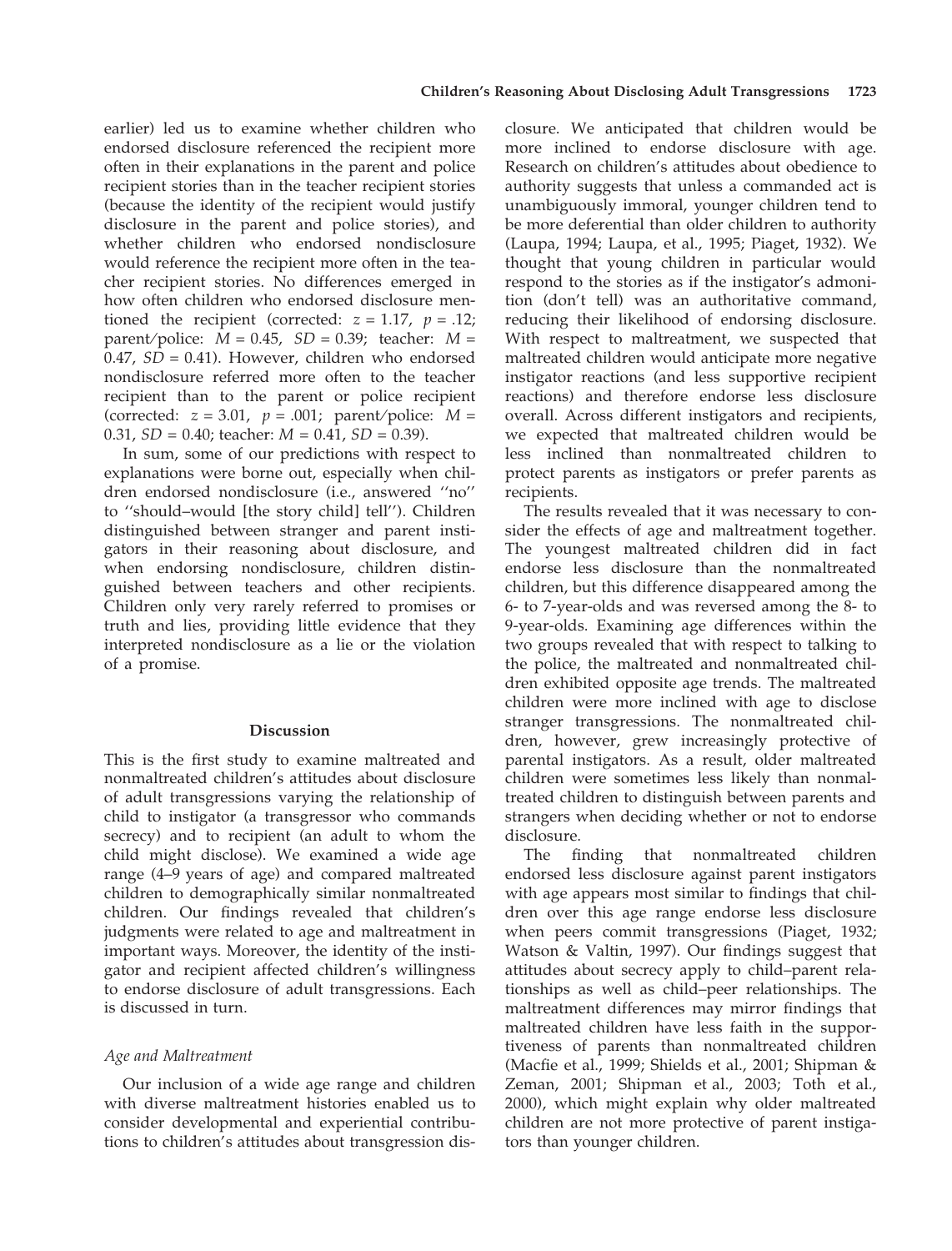#### Instigator Identity

Consistent with our prediction, children were less likely to endorse disclosure when the instigator was a parent rather than a stranger, and this pattern was confirmed by children's explanations. Even the 4- to 5-year-olds distinguished between parents and strangers, although these young children only endorsed less disclosure against a parent instigator when asked what a story child ''would'' rather than ''should'' do. This suggests that the youngest children were aware that disclosure is less likely against parents, whereas by 6–7 years of age, children both respond that one ''would'' and "should" disclose less against parents. Less endorsement of disclosure against parents is consistent with research examining children's actual disclosure of transgressions, both in experimental work on children's lies (Tye et al., 1999) and in observational research examining patterns of sexual abuse disclosure (Hanson et al., 1999; London et al., 2008; Lyon, 2009). Ours is the first study to demonstrate that these patterns are also reflected in children's attitudes.

#### Recipient Identity

The identity of the individual to whom the story child may disclose also affected children's responses, although in unexpected ways. Children endorsed less disclosure to teachers, and when they endorsed nondisclosure, they referred to the recipient more often in teacher recipient vignettes than when the recipient was a parent or the police. We suspect this is attributable to children's lacking understanding of the potential role of teachers in intervention; children may not be aware, for example, that teachers are mandated reporters of child abuse.

We predicted that children would generally be more inclined to endorse disclosure when the parent was a recipient. This prediction was not supported. Rather, preference for parental recipients emerged only in some scenarios and only among the oldest children. Moreover, this preference was limited to the nonmaltreated children, whereas maltreated children sometimes exhibited a preference for police recipients. The differences might reflect a relative lack of trust in parents among maltreated children.

#### Severity of the Transgression

Very few significant effects emerged regarding transgression severity. In fact, children did not take the severity of the transgression into account until they were 8–9 years of age. On the one hand, this may reflect the relative importance of instigators and recipients in children's judgments about transgression secrecy. On the other hand, it may be the case that children are influenced by the types of transgressions but that they require specific examples of those transgressions to make their judgments. In the future, it will be important to examine, using specific transgressions that vary in severity, whether and at what age children take severity into account when rendering decisions about disclosure.

#### Limitations

Although the findings reported here are novel and provide new insight into the combined effects of instigator and recipient relationships on maltreated and nonmaltreated children's emerging attitudes about transgression disclosure, limitations must also be acknowledged.

As a result of our interest in examining the relation between maltreatment and children's attitudes and because the research was located in a large urban area, our maltreated sample and comparable nonmaltreated sample were predominantly low income and of ethnic minority status. In contrast, prior research on children's attitudes about secrecy has tended to examine the attitudes of Caucasian children from middle- and upper-middle-class homes. Given the fact that this is the first study to examine children's attitudes about disclosure of adult transgressions, research is needed to examine whether the developmental differences observed here replicate more generally.

It might be the case, for example, that children with different backgrounds develop different attitudes about authority figures (e.g., police and teachers), and this could have influenced their judgments in the scenarios in which authority figures were the potential recipients. Indeed, there is considerable evidence that adolescents of ethnic minority status, particularly in low-income communities, tend to endorse negative attitudes about the police (Hurst & Frank, 2000; Sullivan, Dunham, & Alpert, 1987; Taylor, Turner, Esbensen, & Winfree, 2001) and that adolescents who endorse less positive attitudes toward the police also tend to endorse less positive attitudes toward other adults, including teachers and parents (Flexon, Lurigio, & Greenleaf, 2009; Nihart, Lersch, Sellers, & Mieczkowski, 2005).

However, there are hints in this research that participants in our study were less likely to be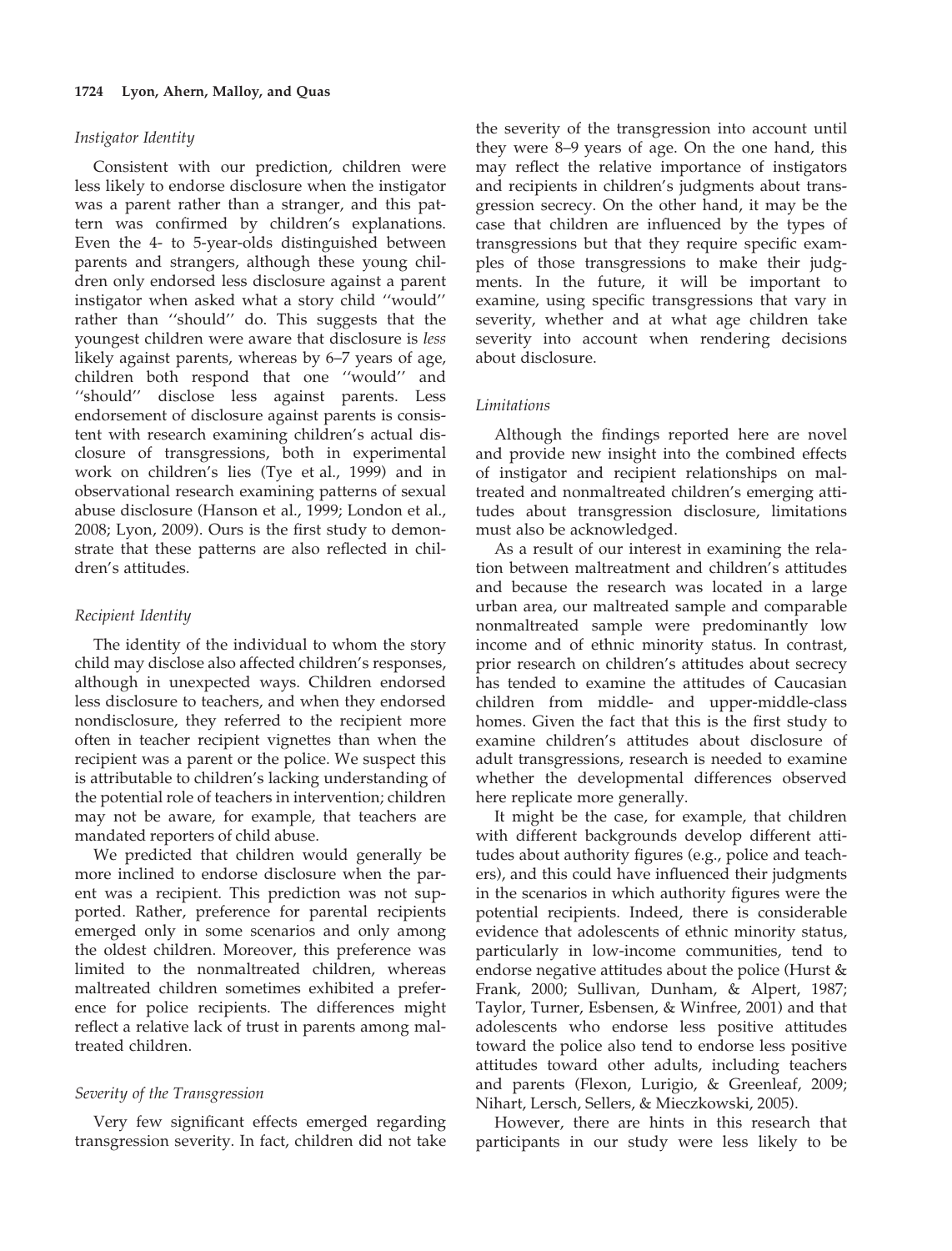influenced by such attitudes. For one, we examined attitudes among elementary-aged children, a population that is not represented in the authority attitudinal research. The little developmental research that has been conducted suggests that the negative attitudes emerge as children move from preadolescence to adolescence. This may be because it is during adolescence when young people begin to attract the notice of police as potential suspects (Fagan & Tyler, 2005). Second, research on adolescents' attitudes tends to find that Latinos express less negative attitudes than African Americans (Sullivan et al., 1987; Taylor et al., 2001), and yet we found no ethnic differences in our sample. The dynamics between children's willingness to disclose to the police and other authorities in relation to children's attitudes about these professionals is clearly of interest in its own right and worthy of continued research.

Another limitation is that the scenarios did not specify what the adult instigator did; rather, we referred to the actions as ''just a little bad'' or ''really bad.'' Scenarios were designed to leave the acts unspecified; this was because our primary interest was how children reasoned about disclosure given different instigators and recipients. We do not know whether children imagined specific content, and if so, what sort of actions they imagined. For example, children may have imagined moral acts of varying severity or as violations of social conventions. Of importance, however, several aspects of the task suggested that the transgressions reflected immoral acts. For one, the instigator gave the admonition ''don't tell'' to the child protagonist in every vignette and the police were included as potential recipients in a quarter of the vignettes (and, by the early school years, a majority of both maltreated and nonmaltreated children have at least a rudimentary understanding of the function of police; Cooper, Quas, Wallin, & Lyon, 2010). Also, prior work suggests that describing acts as "really bad," as was done in the current study, strongly connotes immoral behavior (Smetana et al., 1984). Future research can profitably explore whether children's attitudes about disclosure are in fact affected by the specific type of transgression. For example, we would predict that children will endorse disclosure of a peer's moral violation much more readily than they will endorse disclosure of a peer's violation of social conventions.

On a related note, differences in children's attitudes might have been attributed to children making different assumptions about the actions that different instigators performed. This seems unlikely, because transgression severity had minimal effects, both in terms of children's overall disclosure endorsements and their explanations for their responses. For example, children's explanations often included mention of identities of instigators and recipients without any mention of the transgression. If children were relatively insensitive to our explicit references to severity, one would not expect children to infer different actions that were described in an identical fashion across scenarios. Nevertheless, to address this concern future research could provide children more specific information about the transgressions in issue or inquire into children's assumptions about the transgressions that occurred.

Whether children's reasoning about the vignettes truly captures their reasoning with respect to their own decision making is of course subject to question, a problem that Piaget (1932) long ago recognized when questioning children about their moral judgments. One way to test this is to examine whether individual differences in children's reasoning predict differences in disclosure behavior. Research examining relations between children's attitudes about the morality of lying and honesty has tended to find low correlations (London & Nunez, 2002; Lyon, et al., 2008; Pipe & Wilson, 1994; Talwar et al., 2002). However, no research has examined the possible relation between children's attitudes about secrecy and their failure to volunteer information, as opposed to their attitudes about and proclivity toward lying. Examining individual differences in children's attitudes about transgression secrecy is also of interest in its own right; one could move toward understanding the underlying reasons for children's distinctions by searching for relations between children's attitudes about disclosure and other attitudes, such as the aforementioned trust in adults.

#### Future Directions

In examining children's attitudes about transgression disclosure, this study focused exclusively on adult instigators, given their obvious relevance to child maltreatment. But because the results suggest that nonmaltreated children's increasing protectiveness of their parents may parallel their attitudes about peers, future research should include both adult and peer instigators. Similarly, our assumptions that the patterns of disclosure endorsement are related to trust in adults, with trust in an instigator leading to less disclosure endorsement against that instigator and with trust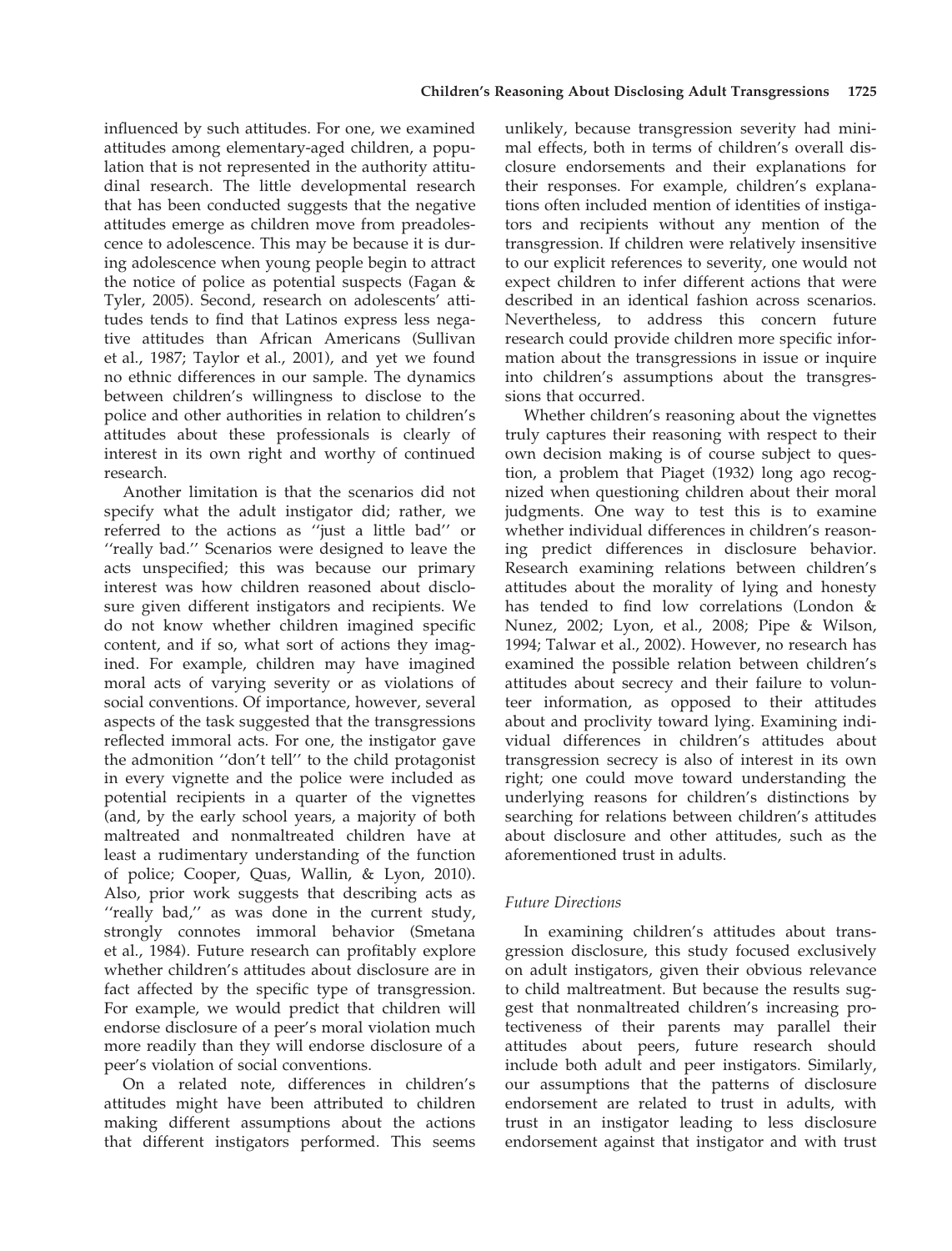in a recipient leading to greater disclosure endorsement to that confidant, are worthy of direct test. Although researchers have not explored the relation between trust and secrecy with respect to young children's relationship to their parents, researchers examining developing conceptions of friendship have noted such a connection (Rotenberg, 1991). Future work could explicitly test for links among children's expectations of adult supportiveness, adult reactions to disclosure, and their disclosure endorsement, and determine whether these links vary between maltreated and nonmaltreated children.

Future research might also assess the influence of other factors on children's attitudes about transgression disclosure. In this study, the instigator in the vignettes instructed the child not to tell. Whether this influenced children's judgments is unclear. If children based their judgments on their trust in the different adults involved, rather than fear of retribution, then the admonition may not have had an effect. Conversely, stronger language by the instigator might affect children's judgments. For example, explicit threats of punishment (or, in the case of parents, loss of love) might have an effect, as might explicit requests to keep the transgression a secret, or elicitation of a promise by the story child not to disclose. At the same time, it would be interesting to assess children's attitudes about various approaches that recipients might take to encourage disclosure.

Finally, future research with maltreated children might attempt to tease apart whether specific aspects of maltreatment influence children's judgments about transgression disclosure, including, for example, the effects of severity or type of maltreatment, children's relationship to the perpetrator, and the possibly confounding effects of state intervention. One might, for example, interpret the finding in our study that older maltreated children endorse more disclosure than nonmaltreated children as reassuring, because it suggests that children who experience maltreatment do not think that transgressions should be kept a secret. However, the maltreated children in this study were of necessity those children who had been identified as such by the state, and were extreme cases of maltreatment because the children had been removed from their parents' custody. It may be that children who suffer from isolated types of maltreatment (such as sexual abuse in an otherwise non-neglectful and nonabusive home) maintain positive attitudes toward transgression secrecy.

In conclusion, this study provides a first step toward an understanding of how children reason about disclosing the wrongdoing of adults, particularly those close to them. Theoretically, the findings contribute to our understanding of children's developing attitudes about the effect of social relationships on secrecy and the effects that adverse experiences may have on those attitudes. Practically, the results suggest that children's deference to parents may be a double-edged sword. Protectiveness of parents is surely a virtuous trait. In extreme circumstances, however, it may hinder society's ability to help children whose trust is misplaced.

#### References

- Anderson, J., Martin, J., Mullen, P., Romans, S., & Herbison, P. (1993). Prevalence of childhood sexual abuse experiences in a community sample of women. Journal of the American Academy of Child and Adolescent Psychiatry, 32, 911–919.
- Bok, S. (1982). Secrecy. New York: Pantheon.
- Buhrmester, D., & Prager, K. (1995). Patterns and functions of self-disclosure during childhood and adolescence. In K. J. Rotenberg (Ed.), Disclosure processes in children and adolescents (pp. 10–56). New York: Cambridge University Press.
- Bussey, K. (1992). Lying and truthfulness: Children's definitions, standards, and evaluative reactions. Child Development, 63, 129–137.
- Bussey, K. (1993, March). Factors influencing children's disclosure of witnessed events. Paper presented at the biennial meeting of the Society for Research in Child Development, New Orleans, LA.
- Bussey, K. (1999). Children's categorization and evaluation of different types of lies and truths. Child Development, 70, 1338–1347.
- Bussey, K., & Grimbeek, E. J. (1995). Disclosure processes in children and adolescents. In K. J. Rotenberg (Ed.), Disclosure processes in children and adolescents (pp. 166– 203). New York: Cambridge University Press.
- Cooper, A., Quas, J. A., Wallin, A. R., & Lyon, T. D. (2010). Maltreated and nonmaltreated children's knowledge of the juvenile dependency court system. Child Maltreatment, 15, 255–260.
- Damon, W. (1977). The social world of the child. San Francisco: Jossey-Bass.
- Fagan, J., & Tyler, T. R. (2005). Legal socialisation of children and adolescents. Social Justice Research, 18, 217– 241.
- Fleming, J. M. (1997). Prevalence of childhood sexual abuse in a community sample of Australian women. Medical Journal of Australia, 166, 65–68.
- Flexon, J. L., Lurigio, A. J., & Greenleaf, R. G. (2009). Exploring the dimensions of trust in the police among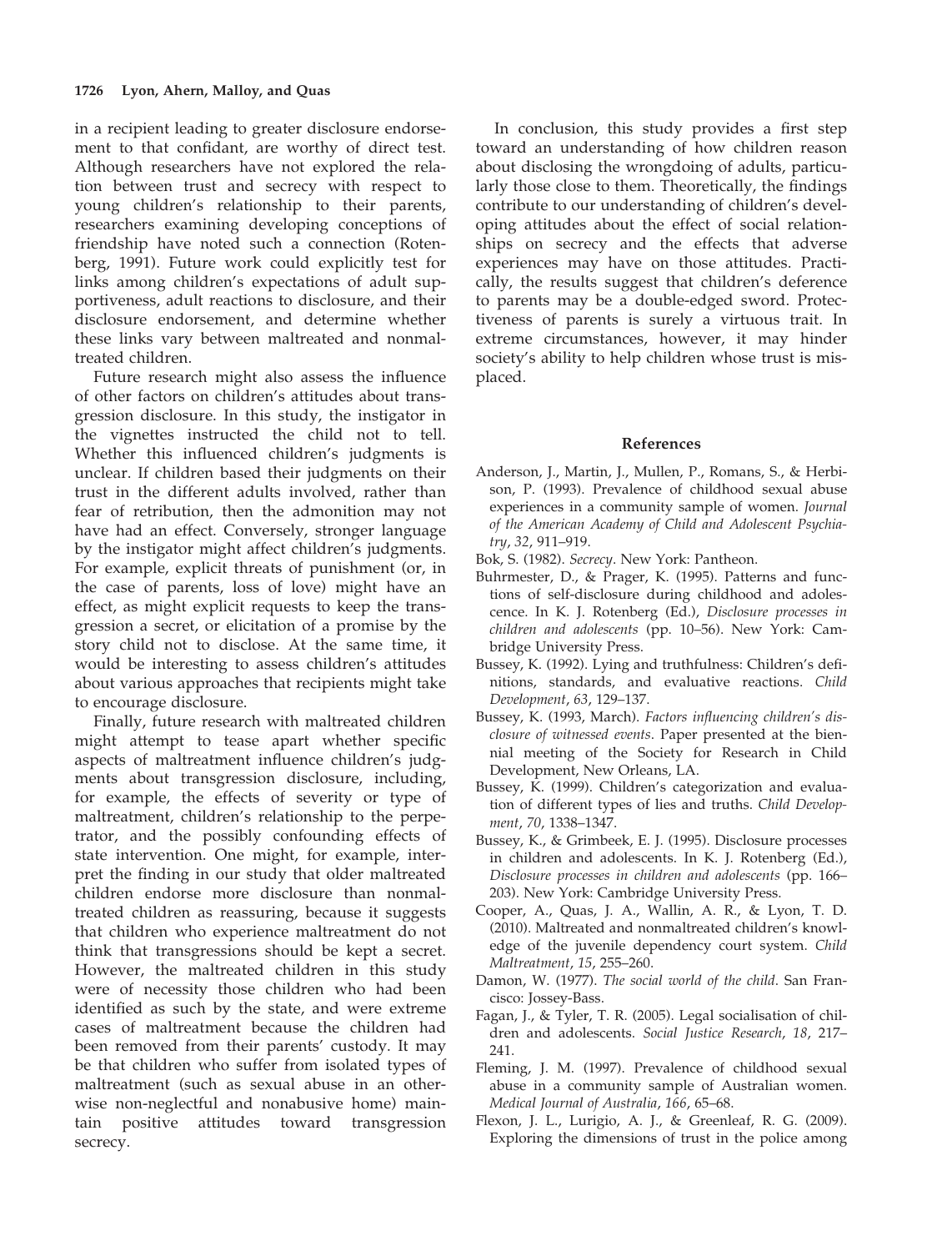#### Children's Reasoning About Disclosing Adult Transgressions 1727

Chicago juveniles. Journal of Criminal Justice, 37, 180– 189.

- Hanson, R. F., Resnick, H. S., Saunders, B. E., Kilpatrick, D. G., & Best, C. (1999). Factors related to the reporting of childhood rape. Child Abuse & Neglect, 23, 559–569.
- Hershkowitz, I., Lanes, O., & Lamb, M. E. (2007). Exploring the disclosure of child sexual abuse with alleged victims and their parents. Child Abuse & Neglect, 31, 111–123.
- Huffman, M. L., Warren, A. R., & Larson, S. M. (1999). Discussing truth and lies in interviews with children: Whether, why, and how? Applied Developmental Science, 1, 6–15.
- Hunter, F. T., & Youniss, J. (1982). Changes in functions of three relations during adolescence. Developmental Psychology, 18, 306–311.
- Hurst, Y. G., & Frank, J. (2000). How kids view cops: The nature of juvenile attitudes toward the police. Journal of Criminal Justice, 28, 189–202.
- Kogan, S. M. (2004). Disclosing unwanted sexual experiences: Results from a national sample of adolescent women. Child Abuse & Neglect, 24, 147–165.
- Lamb, M. E., Hershkowitz, I., Orbach, Y., & Esplin, P. W. (2008). Tell me what happened. Structured investigative interviews of child victims and witnesses. West Sussex, UK: Wiley.
- Laumann, E. O., Gagnon, J. H., Michael, R. T., & Michaels, S. (1994). The social organization of sexuality: Sexual practices in the United States. Chicago: University of Chicago Press.
- Laupa, M. (1994). Who's in charge? Preschool children's concepts of authority. Early Childhood Research Quarterly, 9, 1–17.
- Laupa, M., & Turiel, E. (1986). Children's conceptions of adult and peer authority. Child Development, 57, 405–412.
- Laupa, M., Turiel, E., & Cowan, P. (1995). Obedience to authority in children and adults. In M. Killen & D. Hart (Eds.), Morality in everyday life: Developmental perspectives (pp. 131–165). New York: Cambridge University Press.
- Lawson, L., & Chaffin, M. (1992). False negatives in sexual abuse disclosure interviews: Incidence and influence of caretaker's belief in abuse in cases of accidental abuse discovery by diagnosis of STD. Journal of Interpersonal Violence, 7, 532–542.
- London, K., Bruck, M., Wright, D. B., & Ceci, S. J. (2008). Review of the contemporary literature on how children report sexual abuse to others: Findings, methodological issues, and implications for forensic interviewers. Memory, 16, 29–47.
- London, K., & Nunez, N. (2002). Examining the efficacy of truth/lie discussions in predicting and increasing the veracity of children's reports. Journal of Experimental Child Psychology, 83, 131–147.
- Looney, S. W., & Jones, P. W. (2003). A method for comparing two normal means using combined samples of correlated and uncorrelated data. Statistics in Medicine, 22, 1601–1610.
- Lyon, T. D. (2002). Scientific support for expert testimony on child sexual abuse accommodation. In J. R. Conte (Ed.), Critical issues in child sexual abuse (pp. 107–138). Thousand Oaks, CA: Sage.
- Lyon, T. D. (2009). Abuse disclosure: What adults can tell. In B. L. Bottoms, G. S. Goodman, & C. J. Najdowski (Eds.), Child victims, child offenders: Psychology and law. (pp. 19–35). New York: Guilford.
- Lyon, T. D., Carrick, N., & Quas, J. A. (2010). Young children's competency to take the oath: Effects of task, maltreatment, and age. Law & Human Behavior, 34, 141-149.
- Lyon, T. D., & Dorado, J. (2008). Truth induction in young maltreated children: The effects of oath-taking and reassurance on true and false disclosures. Child Abuse & Neglect, 32, 738–748.
- Lyon, T. D., Malloy, L. C., Quas, J. A., & Talwar, V. A. (2008). Coaching, truth induction, and young maltreated children's false allegations and false denials. Child Development, 79, 914–929.
- Lyon, T. D., & Saywitz, K. J. (1999). Young maltreated children's competence to take the oath. Applied Developmental Science, 3, 16–27.
- Macfie, J., Toth, S. L., Rogosch, F. A., Robinson, J., Emde, R. N., & Cicchetti, D. (1999). Effect of maltreatment on preschoolers' narrative representations of responses to relieve distress and of role reversal. Developmental Psychology, 35, 460–465.
- Malloy, L. C., Lyon, T. D., & Quas, J. A. (2007). Filial dependency and recantation of child sexual abuse allegations. Journal of the American Academy of Child and Adolescent Psychiatry, 46, 162–170.
- Mullen, P. E., Martin, J. L., Anderson, J. C., Romans, S. E., & Herbison, G. P. (1993). Childhood sexual abuse and mental health in adult life. British Journal of Psychiatry, 163, 721–732.
- Nihart, T., Lersch, K., Sellers, C., & Mieczkowski, T. (2005). Kids, cops, parents and teachers: Exploring juvenile attitudes toward authority figures. Western Criminology Review, 6, 79–88.
- Orbach, Y., Hershkowitz, I., Lamb, M. E., Sternberg, K. J., Esplin, P. W., & Horowitz, D. (2000). Assessing the value of structured protocols for forensic interviews of alleged child abuse victims. Child Abuse & Neglect, 24, 733–752.
- Peterson, C. C., Peterson, J. L., & Seeto, D. (1983). Developmental changes in the ideas about lying. Child Development, 54, 1529–1535.
- Piaget, J. (1932). The moral judgment of the child. New York: Harcourt Brace Jovanovich.
- Pipe, M., & Goodman, G. S. (1991). Elements of secrecy: Implications for children's testimony. Behavioral Sciences and the Law, 9, 33–41.
- Pipe, M., & Wilson, J. C. (1994). Cues and secrets: Influences on children's event reports. Developmental Psychology, 30, 515–525.
- Rotenberg, K. J. (1991). The trust-value basis of children's friendship. In K. J. Rotenberg (Ed.), Children's interper-